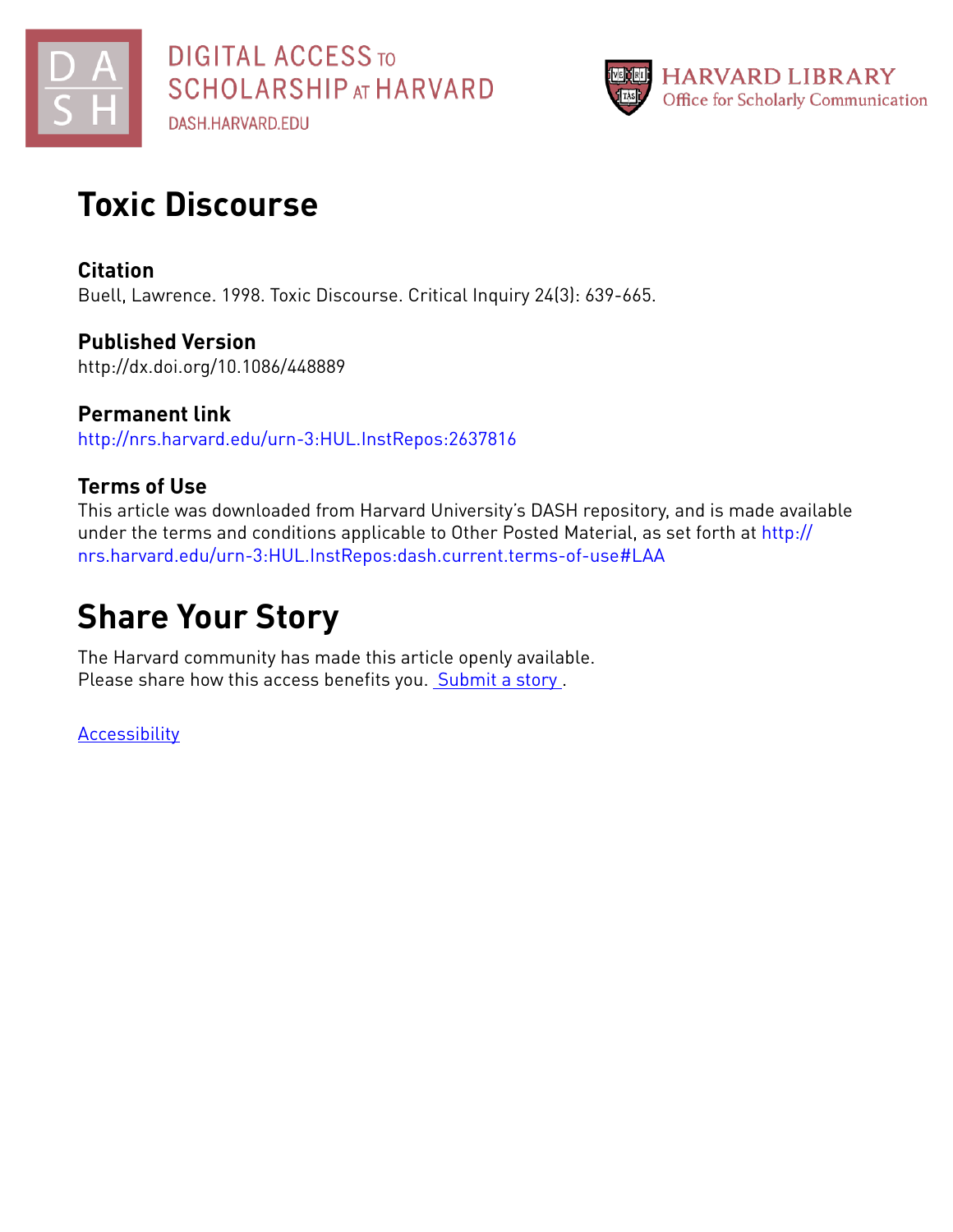### **Toxic Discourse**

#### **Lawrence Buell**

**The fear of a poisoned world is being increasingly pressed, debated, debunked, and reiterated from many disciplinary vantage points: medicine, political science, history, sociology, economics, and ethics among others. Seldom however is toxicity discussed as a discourse. This essay aims to define the forms, origins, uses, and critical implications of toxic rhetoric, conceiving it as an interlocked set of topoi whose force derives partly from the exigencies of an anxiously industrializing culture, partly from deeperrooted Western attitudes. In order to make this analysis pointed and manageable, and not to outrun the limits of my knowledge, I shall focus on the United States, although many of my points apply to Anglophone settler cultures worldwide, if not also to other regions (and few remain untouched) influenced by Western environmental institutions.** 

**As we shall see, toxic discourse challenges traditional understandings of what counts as an environmentalist movement or ethos. It calls for a new history of U.S. environmentalism that would place the wilderness preservationist John Muir and the urban social reformer Jane Addams in the same narrative. It insists on the interdependence of ecocentric and anthropocentric values. It underscores the point that environmentalism** 

**Initial versions of portions of this essay were delivered as talks at Swarthmore College, the University of Oregon, the California Institute of Technology, and the 1996 Modern Language Association Convention. I am most grateful for valuable suggestions received on each occasion. My particular thanks to Daniel Kevles, Donald Swearer, Mark Wallace, Kevin Gilmartin, Cindy Weinstein, Bill Rossi, Louise Westling, William Howarth, Bill Brown, and Steve Holmes, my research assistant.** 

**<sup>? 1998</sup> by The University of Chicago. 0093-1896/98/2403-0001\$02.00. All rights reserved.**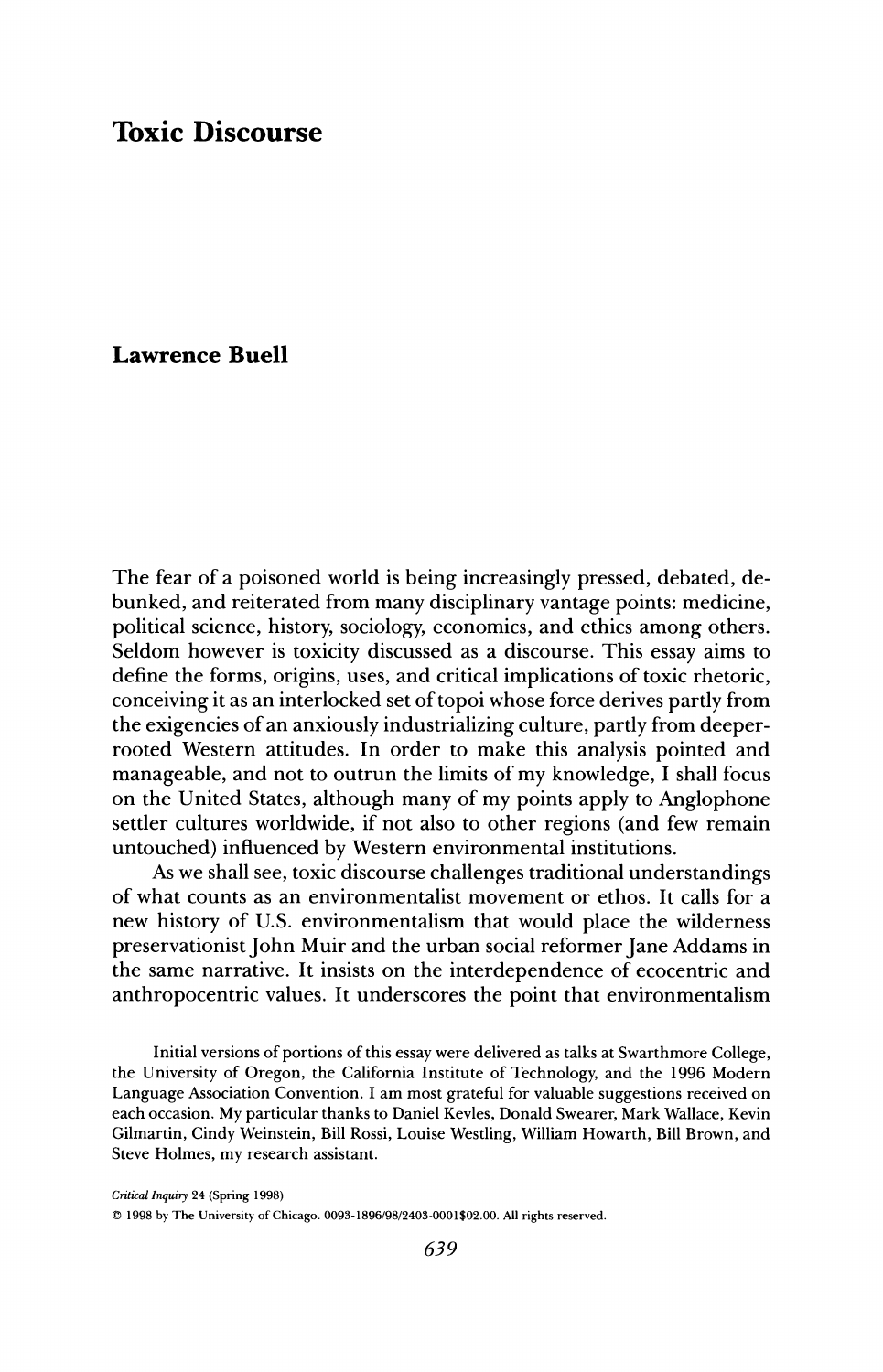**must make concerns for human and social health more central and salient than it traditionally has if it is to thrive, perhaps even to survive. Partly in consequence, toxic discourse also calls for rethinking certain standard expectations normally brought to the work of critical reading. It unsettles received assumptions about the boundaries of nature writing and environmental representation generally; it provides a striking instance of the hermeneutics of empathy and suspicion as they are pitted against each other, and the potentially high stakes at issue in that conflict; and it reopens fundamental questions about both the cultural significance and the ethics of metaphor.** 

**There seem to be at least two reasons why the discourse of toxicity has not been treated with the same attention as its chemical, medical, social, and legal aspects. One is surely the pragmatism that plays a major part in shaping all agendas of discussion. Discourse may seem a low priority when health or even property is jeopardized. Not even most humanistic intellectuals might agree with Emerson's dictum that the most abstract truth is the most practical. Also significant, though, has been the manner in which environmental issues have been framed by the likeliest potential contributors to the inquiry. Within literary and rhetorical studies, the impetus to engage environmental issues has mainly come from the so-called ecocritical movement, which to date has been energized by two chief ethico-political commitments: protection of the endangered natural world and recuperation of a sense of how human beings have been and might be imagined as (re)connected with it, notwithstanding the threat of the death of nature from industrialism and/or postmodernity.1 Ecocriticism's recency, together with its commitment to recuperation, have limited attention to toxicity per se.2 The other venue from which** 

**1. A helpful conspectus, anthology, and annotated bibliography that may serve as a kind of interim report on ecocriticism's origins and early stages of unfolding is provided by The Ecocriticism Reader, ed. Cheryll Glotfelty and Harold Fromm (Athens, Ga., 1996).** 

**2. Note, however, several contributions to Green Culture: Environmental Rhetoric in Contemporary America, ed. Carl G. Herndl and Stuart C. Brown (Madison, Wisc., 1996): M. Jimmie Killingsworth and Jacqueline S. Palmer, "Millennial Ecology: The Apocalyptic Narrative from Silent Spring to Global Warming," pp. 21-45; Steven B. Katz and Carolyn R. Miller, "The Low-Level Radioactive Waste Siting Controversy in North Carolina: Toward a Rhetorical Model of Risk Communication," pp. 111-40; and Craig Waddell, "Saving the Great Lakes: Public Participation in Environmental Policy," pp. 141-65. In rhetorical studies, see also Killingsworth and Palmer's previous work, Ecospeak: Rhetoric and Environmental** 

Lawrence Buell, the John P. Marquand Professor of English at Har**vard University, is the author of New England Literary Culture (1986) and The Environmental Imagination: Thoreau, Nature Writing, and the Formation of American Culture (1995) among other works. His current projects include a book in progress entitled The Work of Imagination in an Endangered World.**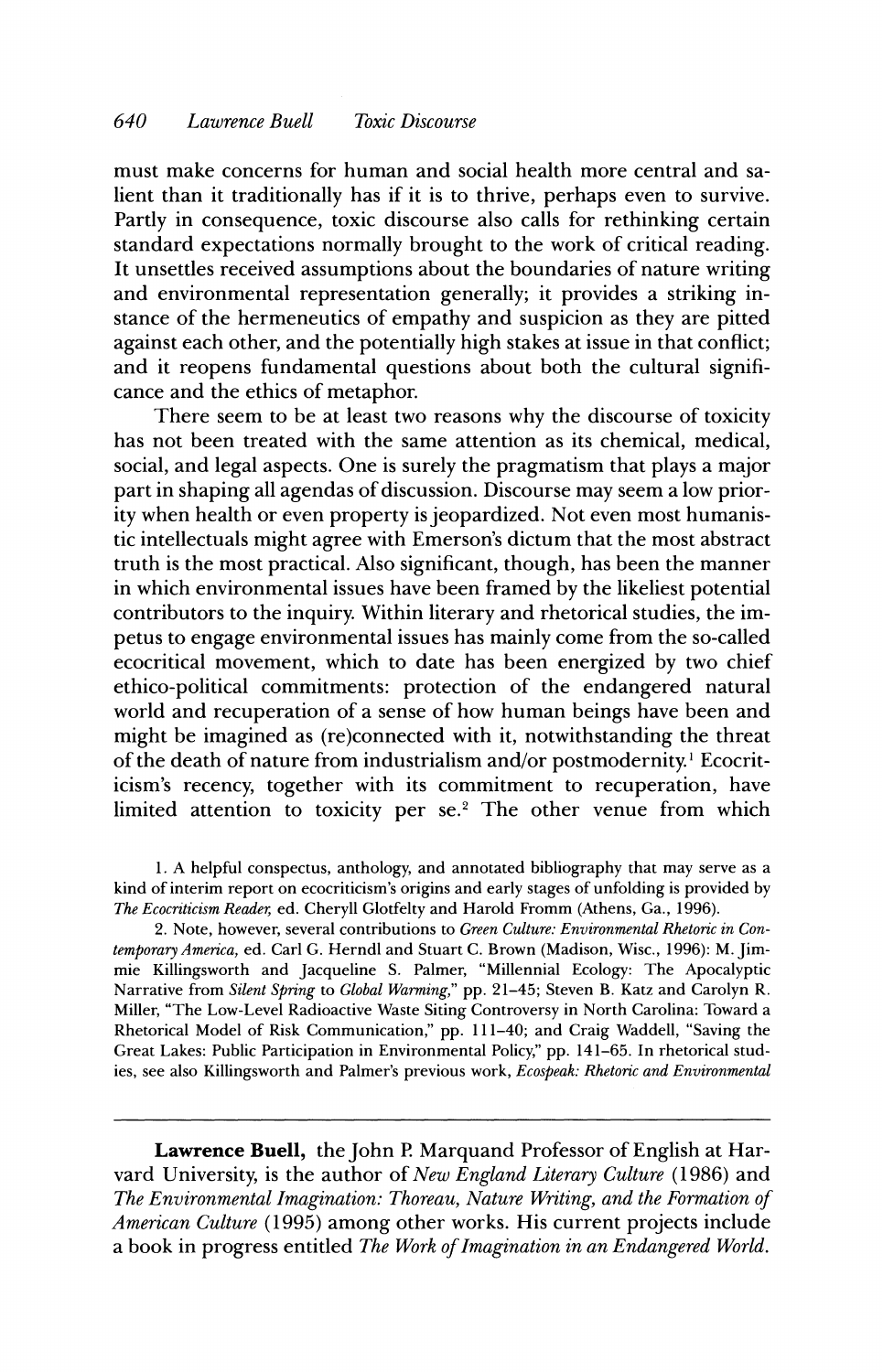**environmental issues have been most explored by those interested in discursive formations-cultural studies-has tended to epiphenomenalize the physical environment by conceiving it as social construct and thus as a symptomatic register of political or economic power, or as a site of cultural contestation.3 Thus ecocriticism has lacked epistemological and political sophistication, while cultural studies has been quick to deconstruct physical environment as mystification or political theater. But let me not sound ungrateful to either, who am greatly indebted to both, particularly the former, and should like to see a greater cross-fertilization between them.4 I hope this essay will show one way that this can usefully be done.** 

#### $\mathcal{I}$

**Although the threat of toxification has long been felt, not only since**  the industrial revolution but since late antiquity,<sup>5</sup> in recent years the felt

**Politics in America (Carbondale, Ill., 1992). In literary studies, compare my chapter on "Environmental Apocalypticism" in The Environmental Imagination: Thoreau, Nature Writing, and the Formation of American Culture (Cambridge, Mass., 1995), pp. 280-308.** 

**3. For example, Fredric Jameson: "Pollution, although it's horrifying and dangerous, is maybe simply a spin-off of this new relationship to nature," that is, "the industrialization of agriculture and the transformation of peasants or farmers into agricultural workers" (Fredric Jameson, interview with Paik Nak-chung, in Global/Local: Cultural Production and the Transnational Imaginary, ed. Rob Wilson and Wimal Dissanayake [Durham, N.C., 1996], pp. 353, 352). See also Masao Miyoshi, "A Borderless World? From Colonialism to Transnationalism and the Decline of the Nation-State," Critical Inquiry 19 (Summer 1993): 746-48; rpt. in Global/Local, pp. 94-95. For Jameson the reductive "simply" reflects the belief "that eco**logical politics tends to be bourgeois politics" (p. 353)-questionable in light of recent **events, I argue below. The most extended ecopolitical critiques from this basic perspective are Andrew Ross, Strange Weather: Culture, Science, and Technology in the Age of Limits (London, 1988) and The Chicago Gangster Theory of Life: Nature's Debt to Society (London, 1994).** 

**4. Buell, The Environmental Imagination, pp. 83-114, attempts to bridge textuality theory and (a revised version of) representational realism from the side of ecocriticism, arguing that the vision of text as disjoined from world needs to be complemented by the vision of text's capacity to reconnect with world, and that the vision of nature as socially constructed needs to be counterpoised by the vision of humans and societies as themselves in considerable measure constructed by physical environment. Another kind of bridging effort is N. Katherine Hayles's coordination of (scientific) realism and social constructionism in her theory of"constrained constructivism"; see, for example, "Constrained Constructivism: Locating Scientific Inquiry in the Theater of Representation," in Realism and Representation: Essays on the Problem of Realism in Relation to Science, Literature, and Culture, ed. George Levine (Madison, Wisc., 1993), pp. 27-43; "Searching for Common Ground," in Reinventing Nature? Responses to Postmodern Deconstruction, ed. Michael E. Soule and Gary Lease (Washington, D.C., 1995), pp. 47-63; and "Simulated Nature and Natural Simulations: Rethinking the Relation between the Beholder and the World," in Uncommon Ground: Toward Reinventing Nature, ed. William Cronon (New York, 1995), pp. 409-25.** 

**5. See, for example, J. Donald Hughes's chapter "Industrial Technology and Environmental Damage" in his Pan's Travail: Environmental Problems of the Ancient Greeks and Romans (Baltimore, 1994), pp. 112-28.**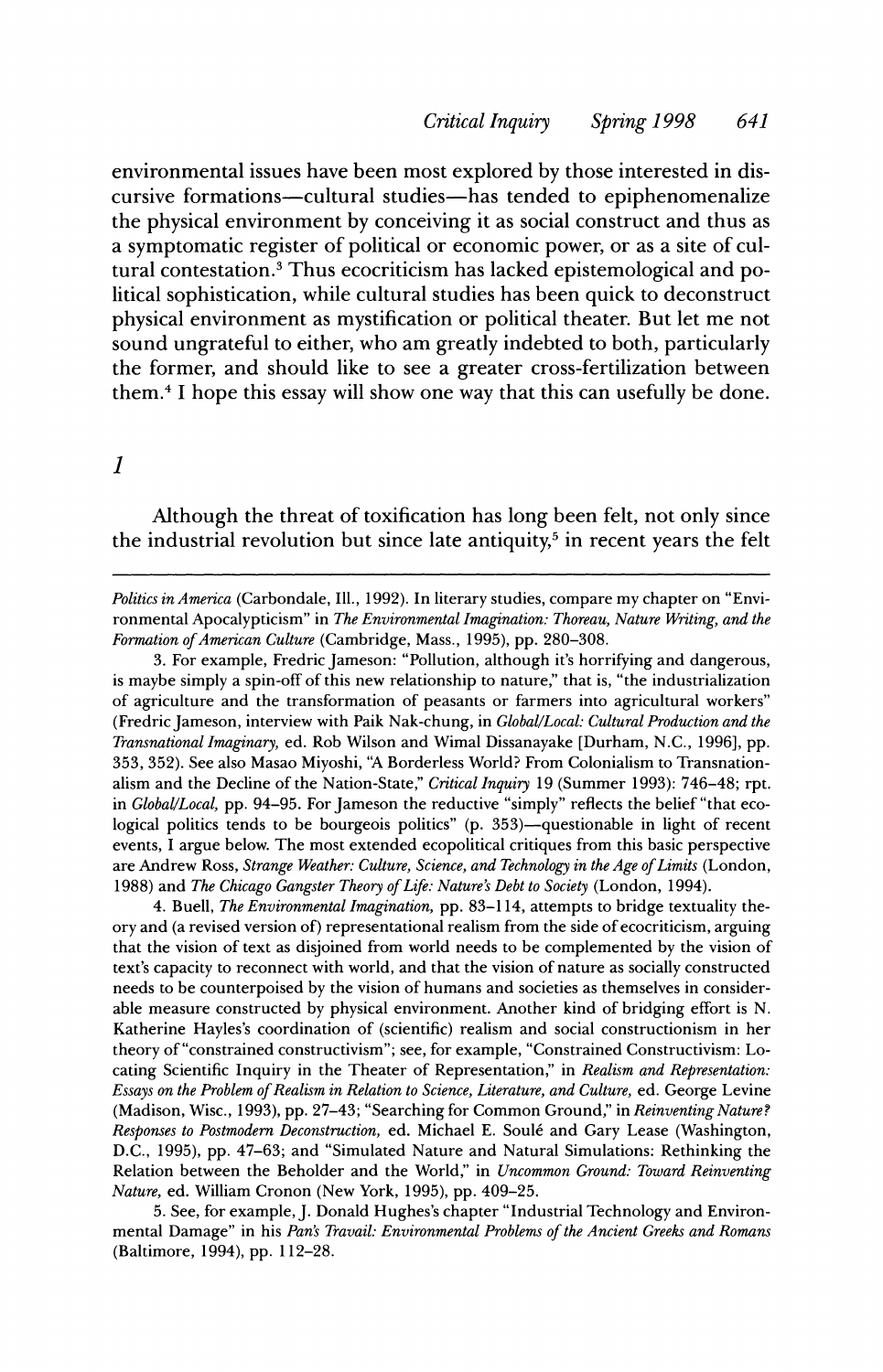**urgency has become far more widespread. Love Canal, Three Mile Island, Bhopal, Chernobyl, the Exxon Valdez: this modern mantra lists both actual incidents and their subsequent history in the postindustrial imagination that have ensured that the environmental apocalypticism triggered by Hiroshima and Nagasaki would outlast the cold war. Even the world's privileged enclaves manifest symptoms of what social theorist Ulrich Beck has called "the risk society": a condition of "immiseration" characterized by a "solidarity from anxiety" deriving from the inability**even with science's assistance—to calculate the lethal consequences of ev**eryday life.6 Concurrently, an awakened toxic consciousness and green activism have increased dramatically among the nonprivileged. In the United States, the antitoxics campaign has changed the face of environmentalism since its inception as a large-scale movement in the wake of the Love Canal controversy in the late 1970s,7 broadening from a relatively few local suburban disturbances to a national network of some five thousand community groups.** 

**Whereas preservationist agendas advocated by mainstream environmental groups have been financially supported, and their organizations staffed, by well-educated middle-class whites (most often male), the environmental justice (EJ) movement (for which the campaigns against toxic dumping have been the catalyst and remain the centerpiece) has increasingly been led by nonelites, more often than not women, and includes a strong minority presence8-and understandably so, given where waste** 

**6. Ulrich Beck, Risk Society: Towards a New Modernity, trans. Mark Ritter (1986; London, 1992), pp. 51, 49; see also pp. 19-84. Compare Beck's collection of essays, Ecological Enlightenment: Essays on the Politics of the Risk Society, trans. Ritter (1991; Atlantic Highlands, N.J., 1995) and "World Risk Society as Cosmopolitan Society? Ecological Questions in a Framework of Manufactured Uncertainties," Theory, Culture, and Society 13 (Nov. 1996): 1-32. Likewise, Kai Erikson, "A New Species of Trouble," in Communities at Risk: Collective Responses to Technological Hazards, ed. Stephen Robert Couch and J. Stephen Kroll-Smith (New York, 1991), argues that "toxic emergencies really are different" from all precursor threats in the kind of"dread" they induce, since "they have no [distinct] frame" (temporally or spatially), they are invisible, there is no secure sanctuary, and they surpass the capacity of science to specify physical, let alone emotional, risk (pp. 17, 18). The difference in ideological valence between these two accounts is notable: Erikson's is a more or less politically neutral sociological overview, while Beck's is explicitly anti-industry, diagnosing toxic threat/fear as "the embodiment of the errors of a whole epoch of industrialism," "a kind of collective return of the repressed" (Beck, "World Risk Society as Cosmopolitan Society?" p. 24).** 

**7. Love Canal was a lower-middle-class subdivision of Niagara Falls, N.Y., built upon a former waste dump created by the Hooker Chemical Company, a subsidiary of Occidental Petroleum. Advocates for residents claimed that they had experienced abnormal rates of birth defects and environmentally induced illness. The most recent among numerous studies, which places special emphasis on the discrepancy among different interest groups' accounts, is Allan Mazur, Love Canal (Cambridge, Mass., 1997).** 

**8. Robert Gottlieb, Forcing the Spring: The Transformation of the American Environmental Movement (Washington, D.C., 1993), chaps. 5-8 and conclusion, is the best overview to date of grassroots antitoxics activism and the demographic diversification of this movement relative to mainstream environmentalism.**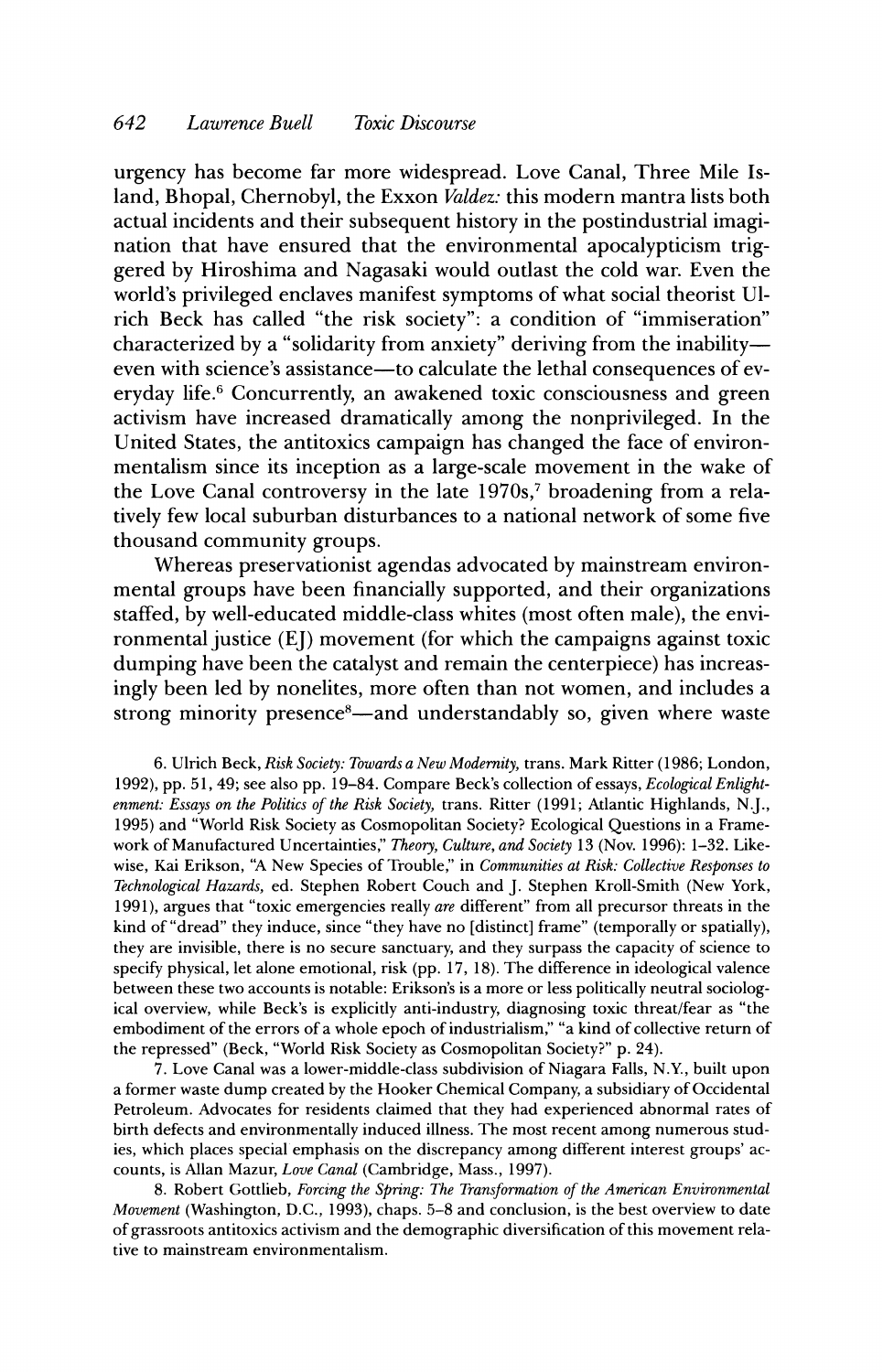**dumps and other pollution sources are typically located: "all Americans [are] not ... being poisoned equally."9 Nor have these nontraditional activists greatly cared to identify with mainstream preservationists; on the contrary, they have been as likely as not to disparage them as "bird kissers and tree huggers."10 "In their previous lives," notes one account of the early leaders, "each of these folks had led overwhelmingly private lives filled with private, immediate concerns. They did not bother themselves with 'political' matters.... None of them was eager to get involved. At most, one hears them speak of doing it reluctantly, out of a sense of duty, because someone had to. Then, disillusioned and angered by their experiences, each moved toward a radical critique of society, business, and government." <sup>1</sup>**

**The 1990s may be witnessing a trend toward ecojustice activism building bridges with traditional environmentalist causes. For instance, the first two of the seventeen points in the 1991 manifesto emanating from the First National People of Color Environmental Leadership Summit in Washington, D.C., were (1) "Environmental Justice affirms the sacredness of Mother Earth, ecological unity and the interdependence of all species, and the right to be free from ecological destruction"; and (2) "Environmental Justice demands that public policy be based on mutual respect and justice, for all peoples, free from any form of discrimination or bias."'2 These declarations strive for an eclectic blend of old-time American democratic civil religion, 1960s-era civil rights guarantees, Native American spirituality, and preservationist ethics. But what most seems to distinguish contemporary ecopopulism is the activism of nonelites, the emphasis on community, and the reconception of environmentalism as an instrument of social justice.** 

**Even if the theory of environmental justice proves too idealistic or partisan for most legislators to endorse, the fear of environmental poison-**

**9. Mark Dowie, Losing Ground: American Environmentalism at the Close of the Twentieth Century (Cambridge, Mass., 1995), p. 141.** 

**10. Richard Regan, "Environmental Equity: Risk and Race," The Egg 13 (Spring 1993): 7.** 

**11. Andrew Szasz, Ecopopulism: Toxic Waste and the Movement for Environmental Justice (Minneapolis, 1994), p. 97; hereafter abbreviated Ec. Although the quoted statements are broadly applicable, Ecopopulism fails at some points to distinguish between suburban ecopopulist activism by middle-class whites and the activism of communities of poor whites and/or people of color, where the levels of initial domestic tranquility and naive civic trust were by no means so high. Of the latter, especially, it could not be claimed that before their environmental awakening "they pretty much believed in a textbook image of government; they trusted that officials do their jobs honestly and well" (p. 97). Andrew Hurley, Environmental Inequalities: Class, Race, and Industrial Pollution in Gary, Indiana, 1945-1980 (Chapel Hill, N.C., 1995) is a splendid case study that differentiates the underlying political orientations and specific environmentalist priorities of Gary's middle-class whites, working-class whites, and African Americans.** 

**12. "Principles of Environmental Justice," Race, Poverty, and the Environment 2 (Fall 1991-Winter 1992): 32.**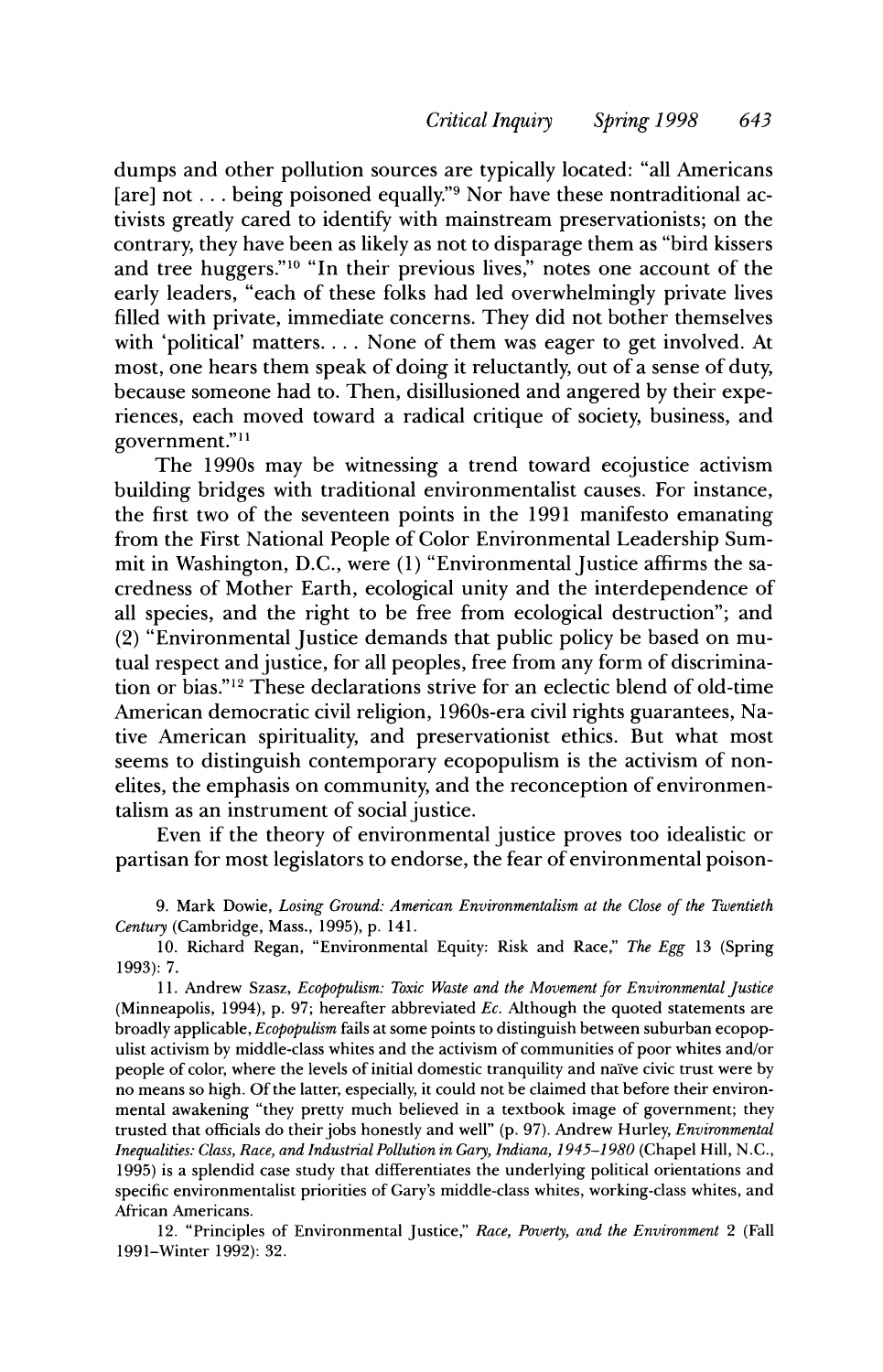**ing that energizes it will likely have at least as good a chance of remaining a compelling public issue as nuclear fear during the cold war era, especially given the certainty of future, highly publicized emergencies with potentially serious consequences for public health. For the iconographic power of toxic discourse as refracted through the media has been crucial to the quickening of the "'scissor' effect" of tightened legal regulations on dumping plus local blocking of new waste sites, producing "'voluntary"'**  moves on industry's part to reduce waste production (*Ec*, p. 145).<sup>13</sup> Of **course one of those voluntary moves has been to move industry offshore-maquiladoras along the U.S.-Mexican border, sweatshops in Latin**  America and southeast Asia, garbage flotillas to Africa—thereby aggra**vating the problem of eco-inequality on a global scale and approaching, it would seem, the dystopian end point of modernization envisaged by Henri Lefebvre: the whole earth reorganized under the aegis of "the capitalist 'trinity"' (land-capital-labor) into an "abstract space" at once fragmented and hierarchical.14 But that global metastasis confirms the potency of toxic discourse itself (which Lefebvre's anxieties about run**away modernism anticipate),<sup>15</sup> as does the rhetoric, if not the daily behav**ior, of national leaders and citizenry alike. President Clinton's August 1996 nomination acceptance speech proclaimed as a self-evident, shameful truth that ten million U.S. children under twelve live three miles from a toxic waste dump. At the popular level, recent public opinion surveys, like the Kempton, Bolster, and Hartley survey (1995) of a cross-section of five different groups of West Coasters (Earth First!-ers, Sierra Clubbers, dry cleaners, laid-off sawmill workers, and a random sample of Californians) show a strong consensus for such propositions as "a healthy envi-**

**13. Lee Clarke, "Political Ecology of Local Protest Groups," in Communities at Risk, in regards to Love Canal vs. Binghamton, observes that "national media coverage is necessary, if not sufficient, before grass roots associations can gain enough power to become real forces**  as protest associations" (pp. 103-4)-a view that seems almost universally accepted. "Tho**reau and Gandhi," chuckles Beck, "would have beamed with delight to see Greenpeace using the methods of the media age to stage world-wide civil resistance" (Beck, "World Risk Society as Cosmopolitan Society?" p. 23). Chapter 7 of Clarke's monograph on the Binghamton case, Acceptable Risk? Making Decisions in a Toxic Environment (Berkeley, 1989), notes the problems of ineffective coordination between movement and media.** 

**14. Henri Lefebvre, The Production of Space, trans. Donald Nicholson-Smith (1974; Oxford, 1991), p. 282.** 

**15. In "Multinational Corporations and the Global Environment," a careful, hardheaded analysis, Nazli Choucri finds no corporate paragons of environmentalist selfrestraint but also no countries that could be called extreme "'pollution havens"' either, and identifies a series of checks upon exploitative behavior that seem to be starting to take effect, such as a worldwide movement toward restrictive environmental legislation and "increased acceptance of the 'polluter pays principle'. . . in international forums" (Nazli Choucri, "Multinational Corporations and the Global Environment," Global Accord: Environmental Challenges and International Responses, ed. Choucri [Cambridge, Mass., 1993], pp. 211, 249).**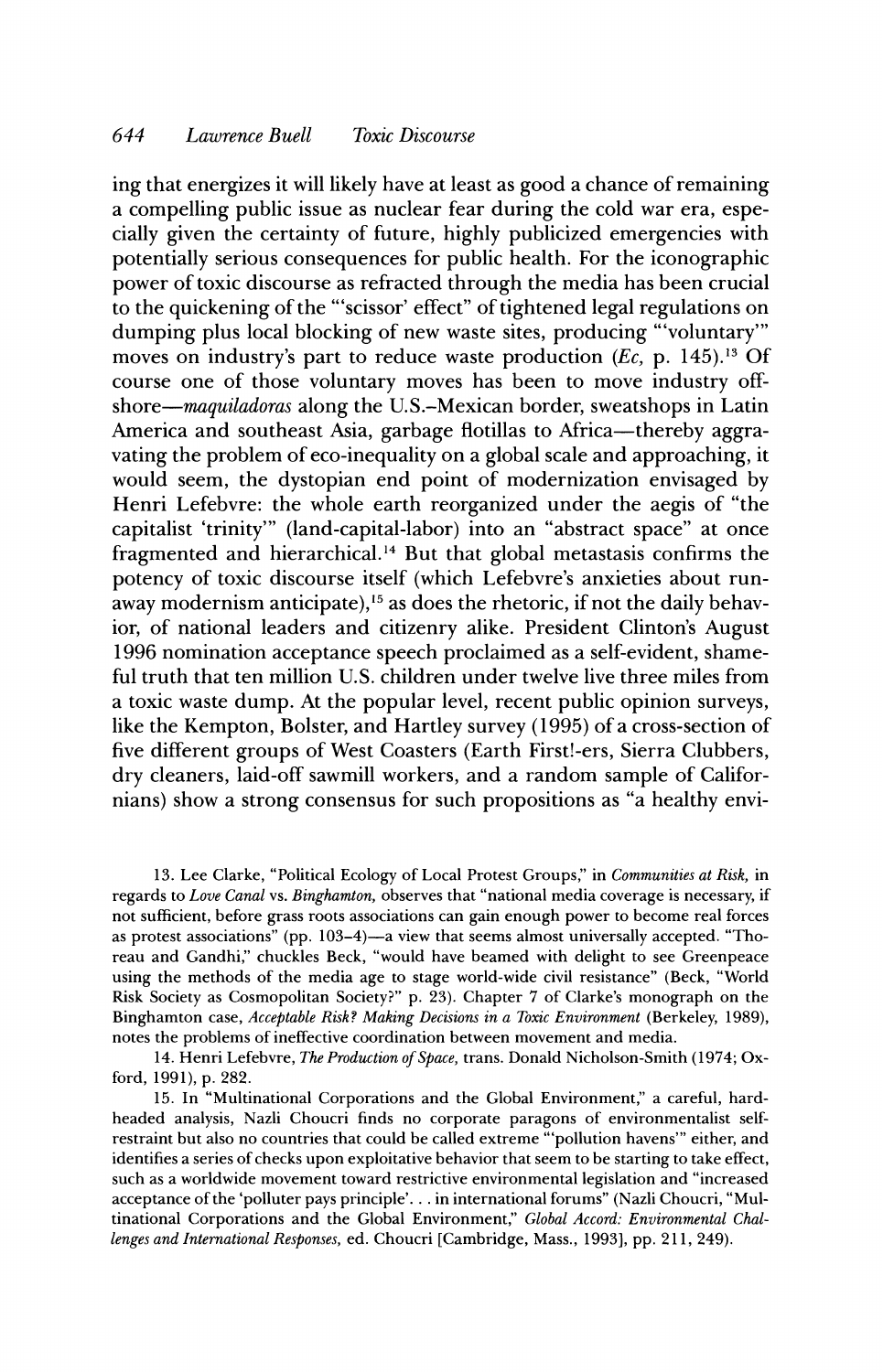**ronment is necessary for a healthy economy."'6 In the developing world, to an even greater degree, threat to human life and well-being offers a more cogent basis for global accord on environment as a priority than does traditional preservationism.'7** 

#### **2**

**Contemporary toxic discourse effectively starts with Rachel Carson's Silent Spring (1962), whose opening chapter, "A Fable for Tomorrow," introduces one of the key discursive motifs: a "town in the heart of America" that awakes to a birdless, budless spring. "This town does not actually exist," Carson concludes, "but it might easily have a thousand counterparts in America or elsewhere in the world," for "a grim specter has crept upon us almost unnoticed, and this imagined tragedy may easily become a stark reality we all shall know."'8 She then launches into an indictment of DDT in particular and chemical pesticides in general.** 

**Media coverage of Love Canal drew on similar images of community disruption, "showing visuals that seemed to signify 'normalcy,' but [that revealed] the opposite, through voice-over narration.... A boy bicycles along a quiet suburban street while the narrator says, 'There have been** 

**16. Willett Kempton, James S. Boster, and Jennifer A. Hartley, Environmental Values in American Culture (Cambridge, Mass., 1995), p. 259. The percentages responding positively were, respectively, 94, 82, 97, 82, and 77. It is less clear how well environmental concern stacks up against other public priorities. A December 1996 Wall Street Journal/NBC News survey of two thousand U.S. citizens found, for example, that "protecting the environment" ranked thirteenth out of a possible fourteen on the citizens' "top priority for Congress" list (at 26 percent), against the top vote-getters of "improving public education" and "reducing crime" (both 57 percent), although 81 percent of respondents rated the "environmental movement" as having had a "positive impact" on "today's values," as against the only 13**  percent who dissented (Albert R. Hunt et al., "What Do We Want?" Wall Street Journal, 13 **Dec. 1996, pp. R1, R4).** 

**17. For a thoughtful critique of the limits of traditional first-world green humanistic thinking along these lines, see, for example, Ramachandra Guha, "Radical American Environmentalism and Wilderness Preservation: A Third World Critique," Environmental Ethics 11 (Spring 1989): 71-83. An obvious case in point would be the 1987 Montreal protocols and subsequent ozone accords, arguably "the first truly global treaty that offers protection to every single human being on this planet," and "unique because it seeks to anticipate and manage a world problem before it becomes an irreversible crisis" (Mustafa Tolba, head of the United Nations Environmental Program, quoted in Karen T. Litfin, Ozone Discourses: Science and Politics in Global Environmental Cooperation [New York, 1994], p. 115).** 

**18. Rachel Carson, Silent Spring (New York, 1962), pp. 13, 14-15; hereafter abbreviated SS. The "epochal" impact of this book and the controversy provoked by it in stimulating contemporary environmentalism generally and antitoxics agitation particularly seems widely accepted (Gottlieb, Forcing the Spring, p. 81), even though the actual success of Carson's campaign against chemical pesticides remains debatable, and, as noted below, toxic fear was invoked rather than invented by Carson.**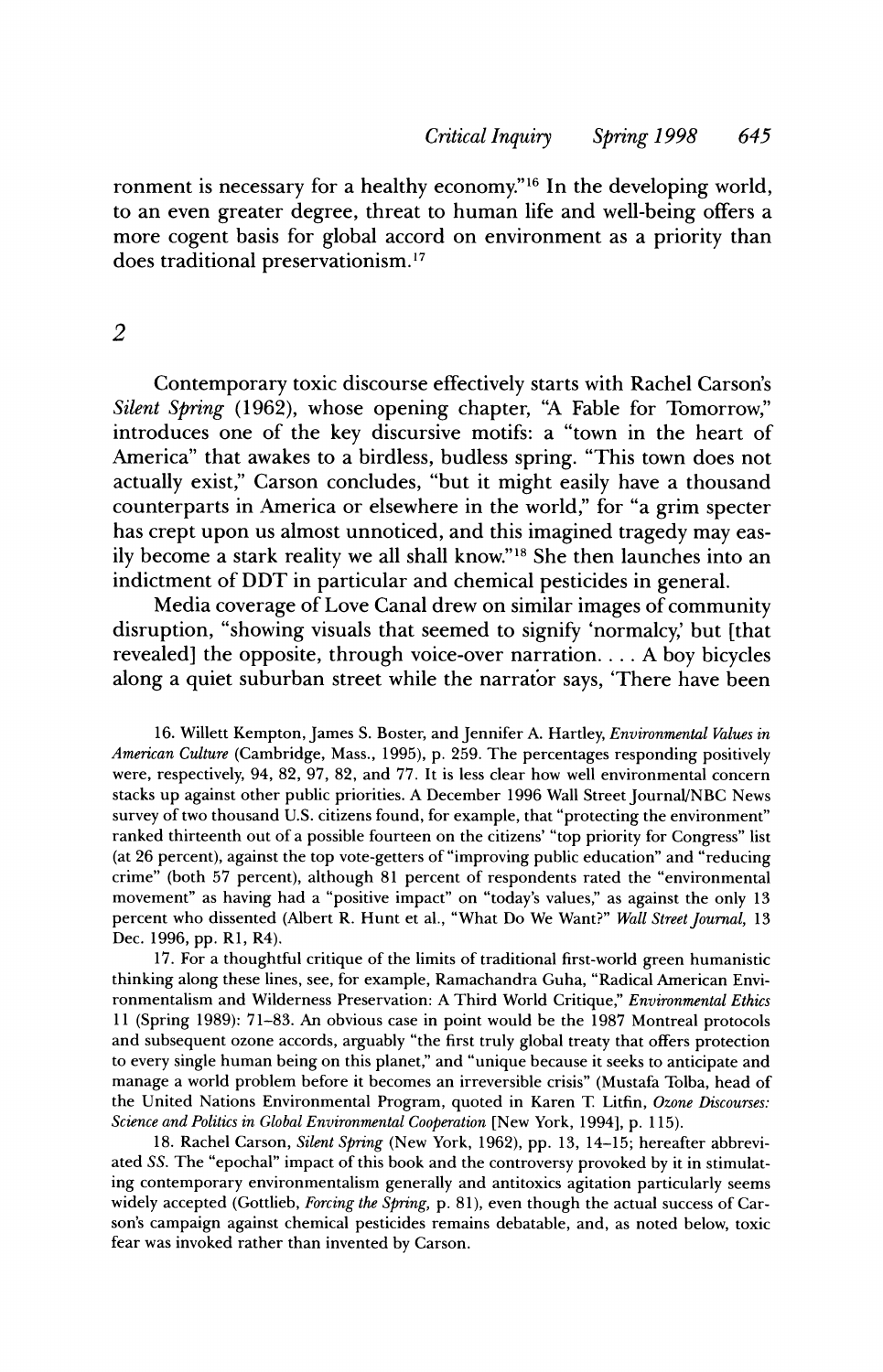**instances of birth defects and miscarriages among families.'. . . The most frequent, most persistent images throughout these news stories," this same analysis continues, "were of community lands (school yard, suburban field, backyards) that ought to be green, vibrant with suburban/ domesticated vegetation, but instead show only sparse, half-dead plant cover, punctuated with holes filled with unnatural-looking chemical soup; house yards and basements invaded by chemical ooze; disrupted neighborhood life" (Ec, pp. 43, 44). No less striking than how these images echo Silent Spring is their congruence with residents' life narratives. For instance Lois Gibbs, Love Canal's leading activist, insisted that when she arrived in 1972 she "didn't even know Love Canal was there. It was a lovely neighborhood in a quiet residential area, with lots of trees and lots of children outside playing. It seemed just the place for our family." Her awakening was slow and her sense of betrayal no less categorical than her former state of innocence. Returning one night from a Homeowners Association meeting, she was stunned when a companion remarked "that you could close your eyes and walk down the street and tell where every single storm sewer opening was just from the smell. It was true; even though I was in the midst of it, I still couldn't believe the contamination had reached my house."19 Studies of other "contaminated communities"**  report a similar picture: an awakening—sometimes slow and reluctant **and a horrified realization that there is no protective environmental blanket, leaving one feeling dreadfully wronged-after which follows a gamut of possible reactions, such as outrage, acquiescence, impotence, denial, desperation.20** 

**These documents raise insoluble chicken-and-egg questions about what's constructing what. To what extent did media coverage of Love Canal shape Gibbs's autobiography? Or did residents' testimony shape the media coverage? To what extent were both preshaped by Silent Spring and its aftermath? Whatever one's answers, the testimony of Carson, Gibbs, and others clearly evince much older patterns of thought. In American literature, one finds anticipations of Carson more than a century ago. In Nathaniel Hawthorne's tale "Rappaccini's Daughter," for instance, the protagonist falls in love with a beautiful young woman who tends a strange botanical garden that turns out to be an anti-Eden of poisonous plants that her mad scientist father has created. Indeed, Beatrice herself is toxic, and the price Giovanni must pay if she is to be his** 

**<sup>19.</sup> Lois Marie Gibbs, as told to Murray Levine, Love Canal: My Story (Albany, N.Y., 1982), p. 40; hereafter abbreviated LC.** 

**<sup>20.</sup> For example, see Michael R. Edelstein, Contaminated Communities: The Social and Psychological Impacts of Residential Toxic Exposure (Boulder, Colo., 1988), pp. 11-12, 57. For comparable workplace reactions, see also Dorothy Nelkin and Michael S. Brown, Workers at Risk: Voices from the Workplace (Chicago, 1984), pp. 40-41, 71, 159.**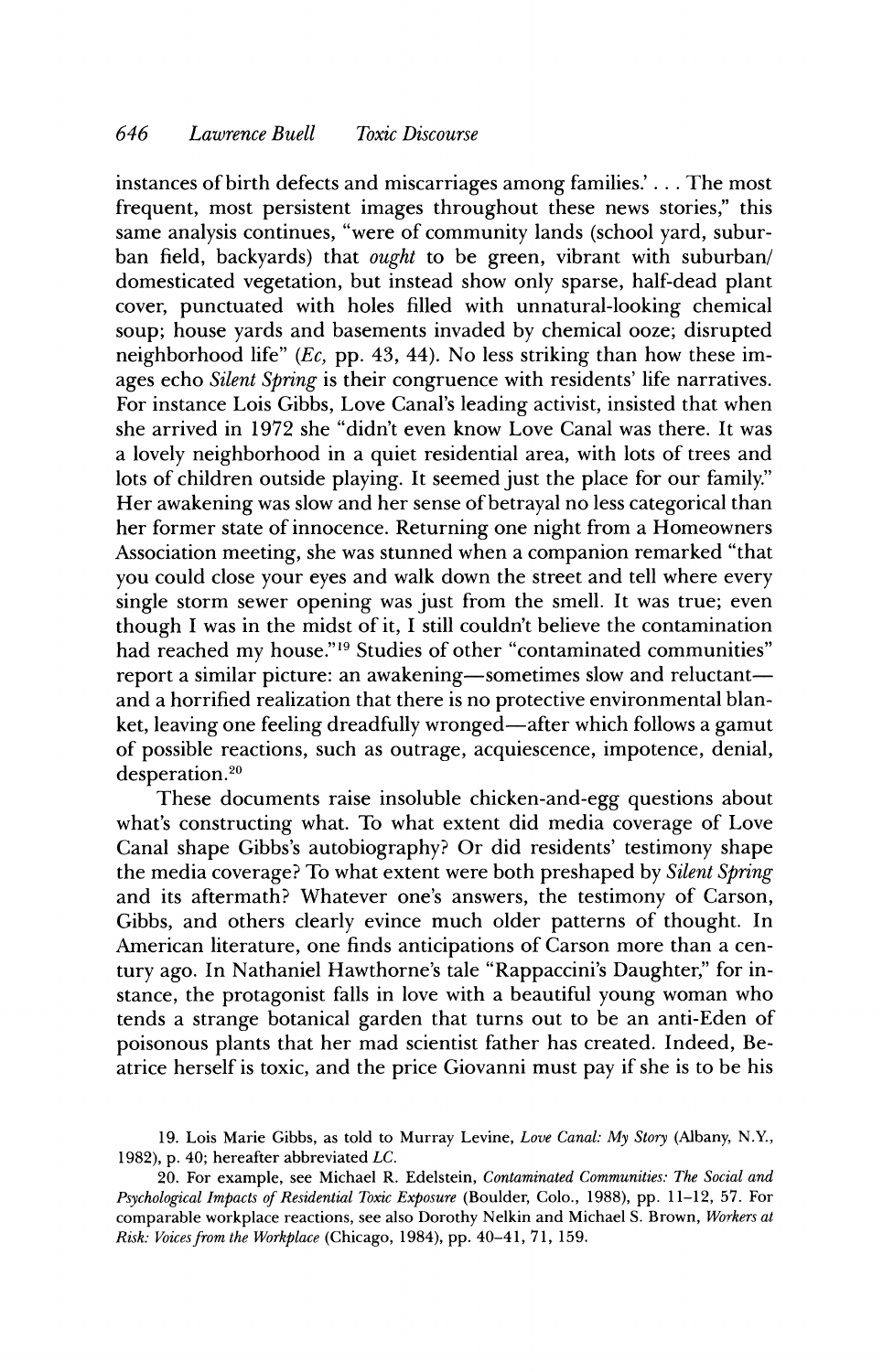**is to accept his own toxification and turn into a creature whose breath kills ordinary flies and spiders. The setting is medieval, but the scenario invites the same techno-dystopian rereading that Hawthorne himself performs on Pilgrim's Progress in "The Celestial Rail-road."21 Victorian era**  "sanitarian" exposés like Catherine Beecher's "The American People **Starved and Poisoned" argue explicitly what Hawthorne suggests obliquely: that what we believe to be snug bastions of bourgeois domesticity are suffused with noxious lethal vapors.22** 

**Both Carson and her populist successors, in short, revive a longstanding mythography of betrayed Edens, the American dispensation of which is traced by Leo Marx. For Marx, traditional mainstream American culture was marked by a naive doublethink that allayed incipient anxieties about the techno-economic progress to which national policy has always been committed with escapist fantasies of inexhaustible natural**  beauty. This naïveté was critiqued by a handful of independently minded, **creative thinkers like Thoreau and Melville who recognized the inherent contradiction between techno-boosterism and Currier-and-Ives identification of U.S. culture and folkways with pastoral landscapes. Marx terms the predominant mentality "simple pastoral," the contrarian vision of awakened intellectuals "complex pastoral."23** 

**It comes as no surprise, therefore, to find contemporary toxic discourse retelling narratives of rude awakening from simple pastoral to complex. As historians of architecture and city planning have shown, the cultural construction of suburbia in the U.S. and often even of urban neighborhoods as well has drawn heavily upon pastoral imagery and values: envisioning safe and clean communities, ample residential and public spaces (including, for suburbs, green oases of lawn around singlefamily homes and, for cities, emerald necklaces, garden parks, and apartment windowboxes).24 Intensifying traumas of pastoral disruption is the** 

**21. See Nathaniel Hawthorne, "Rappaccini's Daughter" and "The Celestial Rail-road," Mosses from an Old Manse, vol. 10 of The Centenary Edition of the Works of Nathaniel Hawthorne, ed. William Charvat et al., 20 vols. (Columbus, Ohio, 1962- ), pp. 91-128, 186-206.** 

**22. See Catherine Beecher, "The American People Starved and Poisoned," Harper's New Monthly Magazine 33 (1866): 762-72. For the historical context, see John Duffy, The Sanitarians: A History of American Public Health (Urbana, Ill., 1990), pp. 93-134.** 

**23. See Leo Marx, The Machine in the Garden: Technology and the Pastoral Ideal in American Culture (New York, 1964).** 

**24. For suburbanization, see especially Peter G. Rowe, Making a Middle Landscape (Cambridge, Mass., 1991); for cities, see especially James L. Machor, Pastoral Cities: Urban Ideals and the Symbolic Landscape of America (Madison, Wisc., 1987). Robert Fishman, Urban Utopias in the Twentieth Century: Ebenezer Howard, Frank Lloyd Wright, and Le Corbusier (Cambridge, Mass., 1982), and Witold Rybczynski, City Life: Urban Expectations in a New World (New York, 1995) are testimony to the transnational force and durability of urban pastoral as a model, nuanced at least in principle according to the culture in question, for thinking about how cities should be designed, if not as a template for actual city planning.**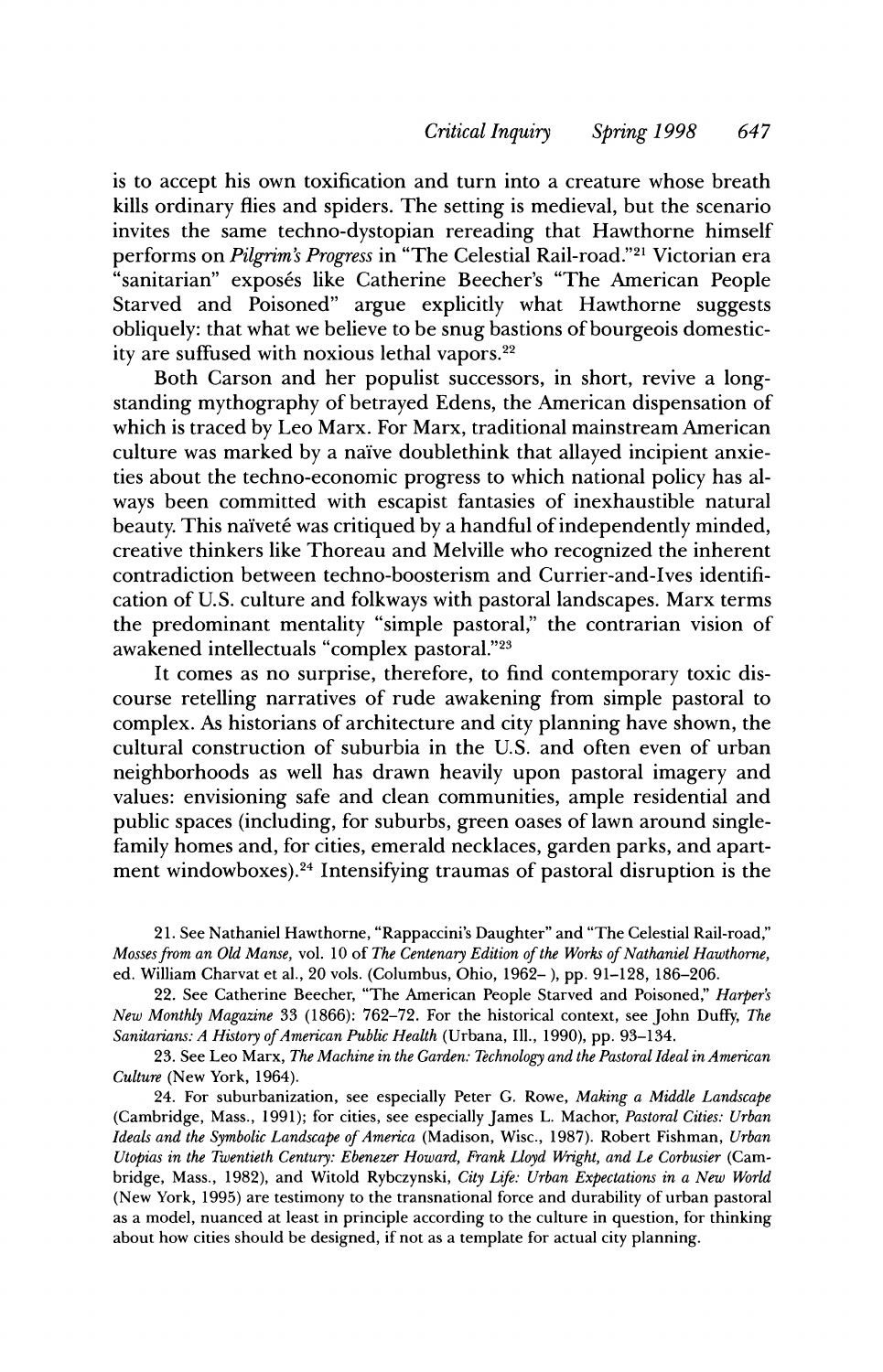**tendency for people to "have a strong but unjustified sense of subjective immunity" about domains familiar to them; hence, they fail to read product labels or to take elementary precautions when spraying in their homes or gardens.25** 

**It was through the rose-colored lens of pastoral-utopian innocence that Lois Gibbs first saw the extremely modest residential subdivision of Love Canal. So too had residents first seen the landfill-plagued north Jersey community of Legler, where people had settled to "escape from the city to a rural idyll";26 so too was Sumter County, Alabama, an impoverished, 70 percent African American district targeted by the EPA for one of the nation's largest waste disposal facilities, proclaimed by the head of local activist resistance as "a beautiful agricultural region."27 Just how accurate these images are is impossible to judge; very likely they are not, being ex post facto polemical depositions. But the facticity of the image matters less than its psychological and rhetorical potency.** 

**In linking ecopopulist protest to pastoral oppositionalism, one risks blurring categories because traditional pastoralism's most conspicuous environmentalist legacy, the preservationism of the kind practised by Thoreau and Muir, was to become the operating philosophy of the elite environmental organizations against which environmental justice activism has defined itself. Not only does the latter have a different demographic mix, it also is, at its core, anthropocentric rather than ecocentric; that is, it is focused more on populated areas than open space and on community betterment rather than alone-with-nature experiences. Yet ecopopulism shares with preservationism the conviction that the biological environment ought to be more pristine than it is, ought to be a healthy, soul-nurturing habitat. So it makes sense for toxic discourse to enlist pastoral support. It inverts and democratizes the pastoral ideal: a nurturing space of clean air, clean water, and pleasant uncluttered surroundings that is ours by right.** 

**Disenchantment from the illusion of the green oasis is accompanied or precipitated by totalizing images of a world without refuge from toxic penetration. This sense of entrapment forms a second topos propagated by Silent Spring. Carson repeatedly insists that "for the first time in the history of the world, every human being is now subjected to contact with dangerous chemicals, from the moment of conception until death" (SS, p. 24). The spectacle of communities, population groups, and finally the whole earth contaminated by occult toxic networks has been invoked by environmental justice activists in numerous ways. It has furthered the effort to create a sense of community of the disempowered: "From the** 

**<sup>25.</sup> Mary Douglas, Risk Acceptability According to the Social Sciences (New York, 1985), p. 29.** 

**<sup>26.</sup> Edelstein, Contaminated Communities, p. 55.** 

**<sup>27.</sup> Kaye Kiker, "The Nation's Dumping Ground," The Egg 10 (Summer 1990): 17.**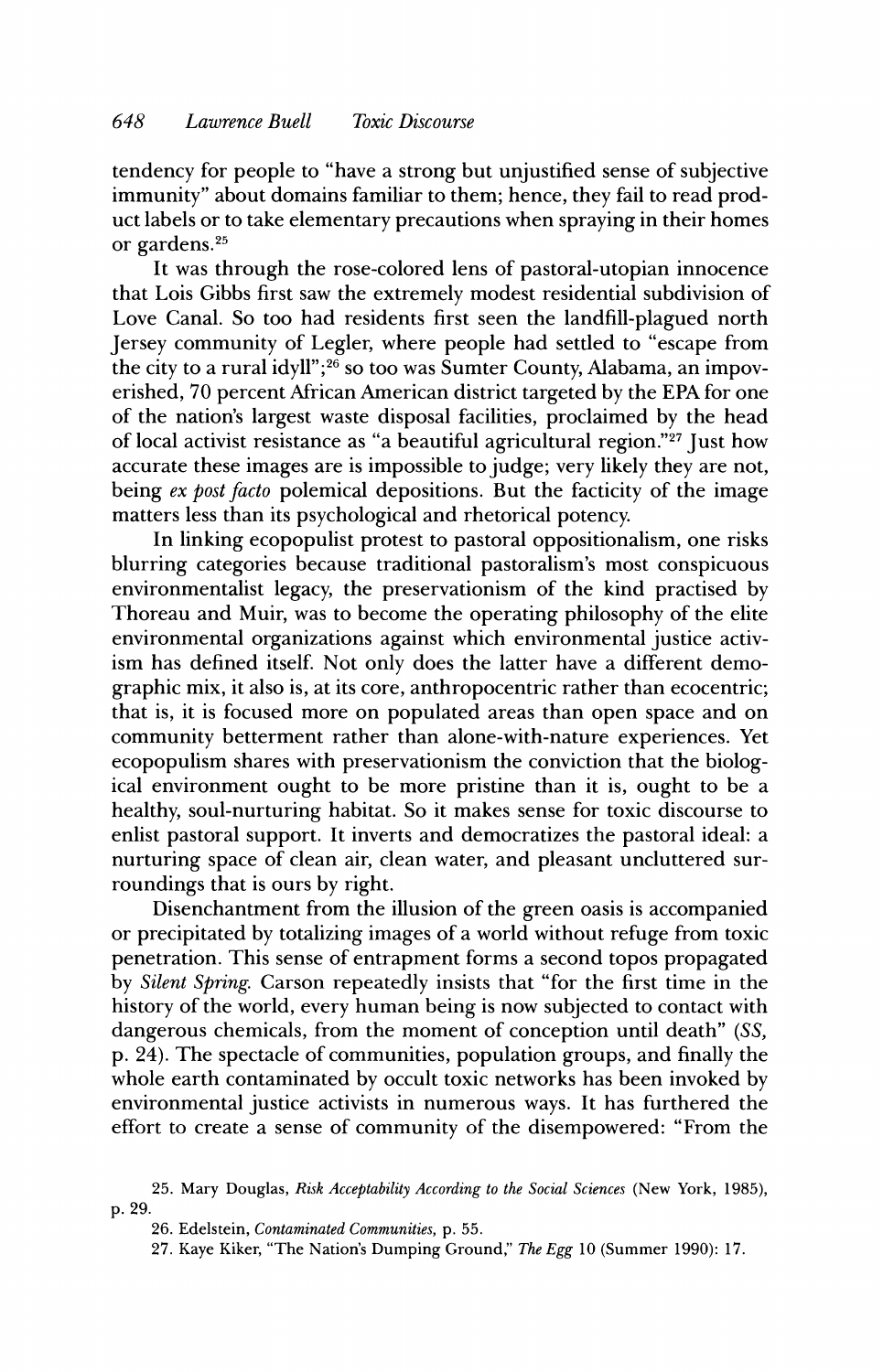**time oil is taken out of the ground in Alaska in the land of the Gwichen to the refining process in North Richmond [California] to the final combustion of the oil on the freeways through West Oakland, poor people and people of color pay the cost."28 It has helped mobilize groups of previously apolitical women, by underscoring "connections between particular health problems in their own lives and the larger world of public policies and power that cause them."29 It has been invoked by minority neighborhoods disproportionately threatened by hazardous waste facility sites to persuade white residents in contiguous districts that "no part of a community is an island unto itself; all residents benefit or suffer when any of them do."30 Not for nothing was the publication of the national organization of antitoxic resistance movements baptized Everyone's Backyard.** 

**As with the rhetoric of pastoral betrayal, that of toxic interpenetration hardly originated with Carson, nor has it been confined to the Environmental Justice movement. It has pervaded popular culture via, for example, ecocatastrophe novels like Philip K. Dick's Do Androids Dream of Electric Sheep?, John Brunner's The Sheep Look Up, Scott Sanders's Terrarium, and Paul Theroux's O-Zone.31 Their impetus devolves, just as Carson's diagnostic does, from cold war era nuclear fear. Just before Silent Spring**  was published, President John F. Kennedy, who supported Carson's cam**paign to restrict use of chemical pesticides, warned the United Nations that "every inhabitant of this planet must contemplate the day when this planet may no longer be habitable."32 Carson explicitly played on such anxieties by branding the pesticides industry "a child of the Second World War" and by representing pesticides' consequences with the imag-**

**28. Lily Lee, "Energy and Air Pollution Are Social Issues," Race, Poverty, and the Environment 22 (Summer 1991): 1, 18.** 

**29. Celene Krauss, "Blue-Collar Women and Toxic-Waste Protests: The Process of**  Politicization," Toxic Struggles: The Theory and Practice of Environmental Justice, ed. Richard Hof**richter (Philadelphia, 1993), p. 109.** 

**30. Robert W. Collin and William Harris, Sr., "Race and Waste in Two Virginia Communities," Confronting Environmental Racism: Voices from the Grassroots, ed. Robert D. Bullard (Boston, 1993), p. 100.** 

**31. Disasters, of which ecocatastrophe is one form, is one of the fifty genres identified in Science Fiction A to Z: A Dictionary of the Great S. E Themes, ed. Isaac Asimov, Martin H. Greenberg, and Charles G. Waugh (Boston, 1982). Cynthia Deitering, "The Postnatural Novel: Toxic Consciousness in Fiction of the 1980s," in The Ecocriticism Reader, pp. 196-203, a short discussion of selected toxic dystopian fiction, makes clear that sci-fi and representational realism are interpenetrating categories.** 

**32. Quoted in Spencer R. Weart, Nuclear Fear: A History of Images (Cambridge, Mass., 1988), p. 215. Weart treats ecocatastrophical fear as an offshoot of nuclear fear. I am also indebted to Thomas Schaub's analysis of Carson as a self-conscious intervener in cold war debates by turning right-wing tropes back upon themselves; see Thomas Schaub, "Rachel Carson and the Cold War," paper delivered at the American Studies Association Convention, 3 Nov. 1996.**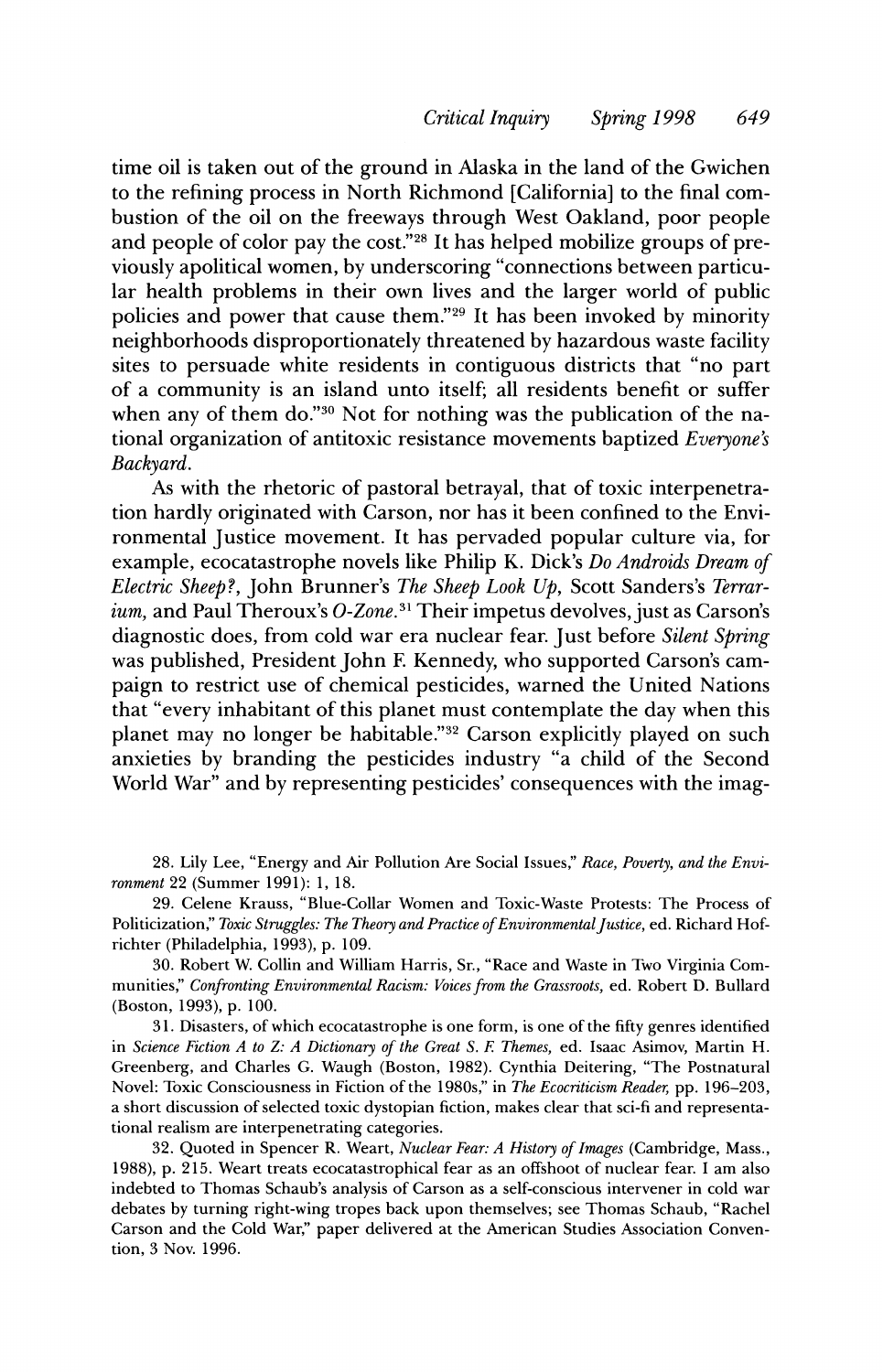**ery of war: weaponry, carnage, victimage, extermination, corpses, massacre, conquest (SS, p. 24).33** 

**But theories that locate the origin of global toxification rhetoric in the cold war or nuclear era cannot account for the age and complexity of the rhetoric. Malthusian anxiety over the world's resources being ruined by overexploitation is not a new paradigm34 but rather a long tradition in conservationist thought.35 In the 1930s and 1940s, artist**conservationist J. N. "Ding" Darling popularized the vision of an already**depleted world in syndicated cartoons depicting the earth as a globe with a vast crater where the U.S. once was (to satirize corporate rapacity) or a tiny, near-empty kettle tended by a diminutive Mother Nature overshadowed by a monster in a loincloth (World Population) impatiently holding out a huge begging bowl.36 Indeed, the ruined-world image dates back to the first "modern" conservationist treatise, George Perkins Marsh's Man and Nature (1864), which in turn echoes warnings by European civil servants outposted during the seventeenth and eighteenth centuries on ecologically fragile island enclaves like St. Helena and Mauritius.37** 

**When Richard Hatcher, the first African American mayor of Gary, Indiana, an adroit politician with a keen sense of social justice, managed to rally African Americans, middle-class suburbanites, and working-class whites behind a campaign for better air quality, it is not clear whether he or they were consciously influenced by Carson, much less by antecedent traditions of toxic discourse. But the success of Gary's environmental co-**

**33. Compare Ralph H. Lutts, "Chemical Fallout: Rachel Carson's Silent Spring, Radioactive Fallout, and the Environmental Movement," Environmental Review 9 (Fall 1985): 211-25.** 

**34. As in John McCormick, Reclaiming Paradise: The Global Environmental Movement (Bloomington, Ind., 1989), pp. 191-96.** 

**35. The 1972 Club of Rome report prepared by Donella H. Meadows et al., The Limits to Growth: A Report for the Club of Rome's Project on the Predicament of Mankind (New York, 1972), may be said to have reauthenticated the theme of scarcity as a central premise of contemporary environmentalism. William Ophuls, Ecology and the Politics of Scarcity: Prologue to a Political Theory of the Steady State (San Francisco, 1977), is one exemplary result, influential in its own right. In Meadows at al., Beyond the Limits: Confronting Global Collapse, Envisioning a Sustainable Future (Post Mills, Vt., 1992), the authors have both qualified and reaffirmed their previous position. In diagnosing depletion-anxiety as a rhetorical formation, I would not go so far as Ross, in The Chicago Gangster Theory of Life and recent conference papers, who debunks scarcity as a myth perpetrated by multinational corporate interest in inequitable resource distribution. Although the "Western"- or "north"-dominated economic oligopolies do simultaneously create surpluses of wealth and of poverty, the causes of depletion-anxiety seem more complicated and the anxiety itself, however sometimes manipulated, hardly without foundation.** 

36. Reproduced in David L. Lendt, *Ding: The Life of Jay Norwood Darling (Ames, Iowa,* **1989), unpaginated illustrations (dated 1938 and 1947) between pp. 54-55.** 

**37. See especially Richard H. Grove, Green Imperialism: Colonial Expansion, Tropical Island Edens, and the Origins of Environmentalism, 1600-1860 (Cambridge, 1995). Still remoter antecedents lie in both Christian apocalyptic (particularly the Revelation of St. John) and classical writings (particularly the close of Lucretius, De Rerum Naturae).**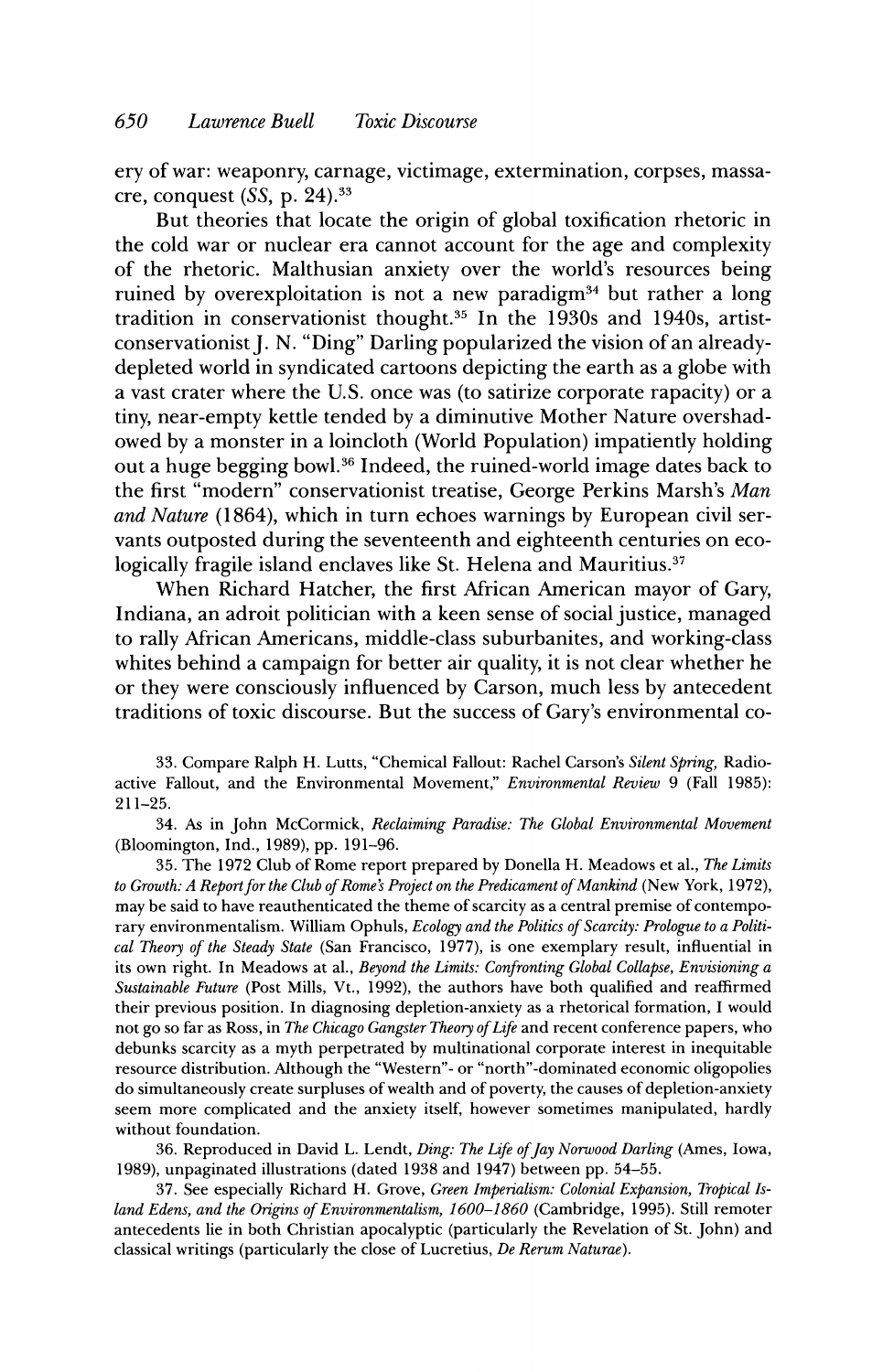**alition-until rust-belt recession hit the city so hard in the 1970s that unemployment overwhelmed other civic concerns-depended upon pollution's power as a social unifier: "one of the few issues that could bridge the divide between hostile social factions."38 As Ulrich Beck has written, whereas "poverty is hierarchic, smog is democratic."39** 

**No less crucial to the success of Hatcher's coalition building was his strategy of channelling communal hostility by linking environmental reform with social justice against "the common enemy" of corporate greed.40 This is a third major constituent of toxic discourse: the moral passion of a battle between David and Goliath. The motif has a dual provenance in U.S. environmentalist thought. The canonical inception point is the struggle between John Muir and Gifford Pinchot for the soul of Theodore Roosevelt over the question of whether to retain the Hetch Hetchy Valley as part of Yosemite National Park or to allow the valley to be dammed in order to bolster the San Francisco area's water supply. Muir, to no avail, accused "mischief-makers and robbers of every degree" of "trying to make everything dollarable," although he did manage to unsettle Roosevelt temporarily.41 Historically simultaneous with Muir's campaign, but rarely mentioned in histories of American environmen**talism,<sup>42</sup> was Upton Sinclair's The Jungle (1906), a landmark muckraking **novel that exposed the victimization of workers in the meat-packing industry. This is the other provenance: not muckraking narrative alone but a congeries of initiatives on behalf of urban and workplace reform that began to gather momentum at the end of the nineteenth century, including the Ruskin-inspired settlement house movement, intensified labor agitation, and the birth of industrial toxicology. That the two legacies were not sooner linked suggests not simply a social compartmentalization by class but compartmentalization of space (workplace versus home and leisure spaces, town versus country). Hatcher interwove these concerns by proclaiming the common victimhood of all Gary's neighborhoods.** 

**Carson, too, broke down these compartmentalizations, at the global level, thus ensuring that Silent Spring would become an inspiration for the Environmental Justice movement. In a commemorative essay, EJ activist Victor Lewis praised its expose of "the demented love affair of corporate** 

- **38. Hurley, Environmental Inequalities, p. 140.**
- **39. Beck, Risk Society, p. 36.**
- **40. Hurley, Environmental Inequalities, p. 112.**

**41. Muir, "The Tuolumne Yosemite in Danger," Outlook, 2 Nov. 1907, p. 48; quoted by**  Stephen Fox, *John Muir and His Legacy: The American Conservation Movement (Madison, Wisc.,* **1985), p. 141, which then provides a concise summary of issues, players, and events. For a more extended discussion, which itself has helped make this episode a canonical chapter in U.S. environmental historiography, see Roderick Nash, Wilderness and the American Mind, 3d ed. (New Haven, Conn., 1967), pp. 161-81.** 

**42. Gottlieb, Forcing the Spring, p. 65, is exceptional. Daniel Kevles's history in progress of American environmentalism, a portion of which he has kindly shared with me, promises to carry Gottlieb's needed revision further.**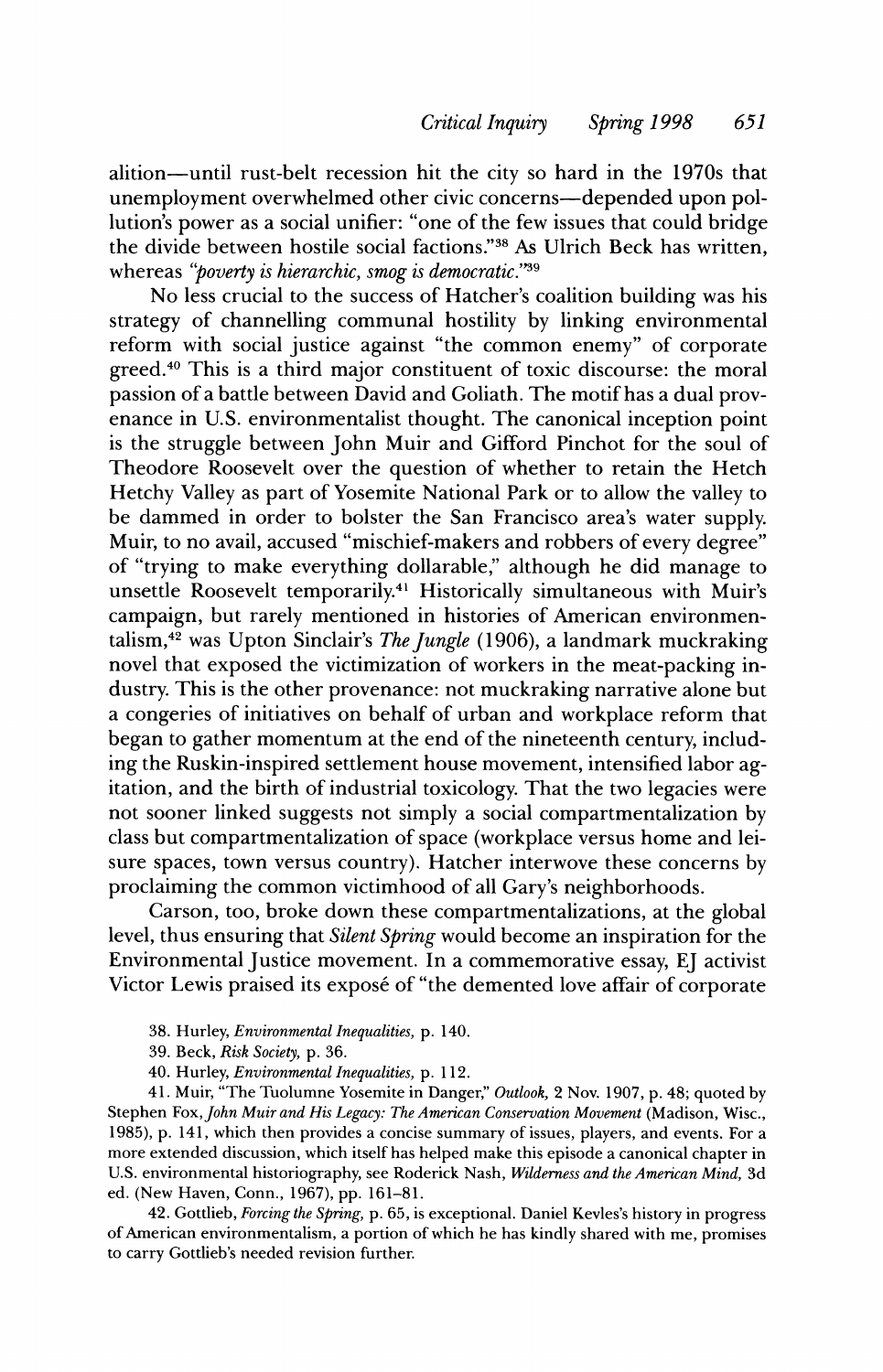**power with the chemical insect controls" and its protofeminist "denunciation of the outrages of patriarchy."43 This in recognition of Carson's indictment of military and government agencies as well as chemical companies for hyperfocusing on eradication programs that didn't work and for dispensing poisons without reckoning consequences or warning of known risks.** 

**Carson's own ire was less directed against specific organizations and officials, however, than against entrenched recalcitrance: against the "chemical barrage ... hurled against the fabric of life," "as crude a weapon as the cave man's club"; against the "tendency to brand as fanatics or cultists all who are so perverse as to demand that their food be free of insect poisons" (SS, pp. 261, 161). The invective gains force by not limiting itself to a single adversary. It carefully preserves an us-versus-them dichotomy without absolving the people for their acquiescence and com**plicity as chemical consumers-even as *Silent Spring* makes clear that **ordinary citizens are victims of military, corporate, and government arrogance (with the opposition carefully masculinized). This universalizing turn within the rhetoric of blame is almost as important as the accusation itself. Even Lewis, who wishes Carson had pressed "the connections between social and environmental justice, between civil and environmental rights," refers to "our rampant misuse of agricultural pesticides."44 After all, the EJ activist must guard against insouciance or ignorance, even after having been "awakened," as well as against extrinsic evil. Significantly, Lewis's tribute to Carson is preceded by a hard-hitting, how-to article on "The DOs and DON'Ts of Fighting Pesticides," whose final warning is "DON'T hire a professional and go to sleep."45 Besides, in many contexts it is not only more accurate but also more effective to identify environmental racism as the culprit, rather than a particular agent.** 

**In either case, the threat of infringement is fundamental to toxic discourse. The chief tactic of the EJ movement has been to promote a self-conscious, informed sense of local self-identification, victimhood, and grassroots resistance encapsulated by the image of "communities" or "neighborhoods" nationwide combatting "unwanted industrial encroachment and outside penetration."46 These terms imply population groups** 

**43. Victor Lewis, "Rachel Carson Remembered," Race, Poverty, and the Environment 2 (Spring 1991): 5. The feminist implications of Carson's critique are developed especially in H. Patricia Hynes, The Recurring Silent Spring (New York, 1989), a study somewhat skewed by Hynes's special interest in the issue of reproductive rights, yet incisive and significant in placing Carson's life and legacy in the context of women's achievement in science and their victimage by patriarchally controlled technology.** 

**44. Lewis, "Rachel Carson Remembered," pp. 18, 5.** 

**45. Elizabeth Martin, "Organizing for a Change: The DOs and DON'Ts of Fighting Pesticides," Race, Poverty, and the Environment 2 (Spring 1991): 4.** 

**46. Robert D. Bullard, Dumping in Dixie: Race, Class, and Environmental Quality (Boulder, Colo., 1990), p. 45. Among the concluding "action strategies" recommended by Bullard, the leading sociological analyst of and advocate for the amelioration of environmental racism, is**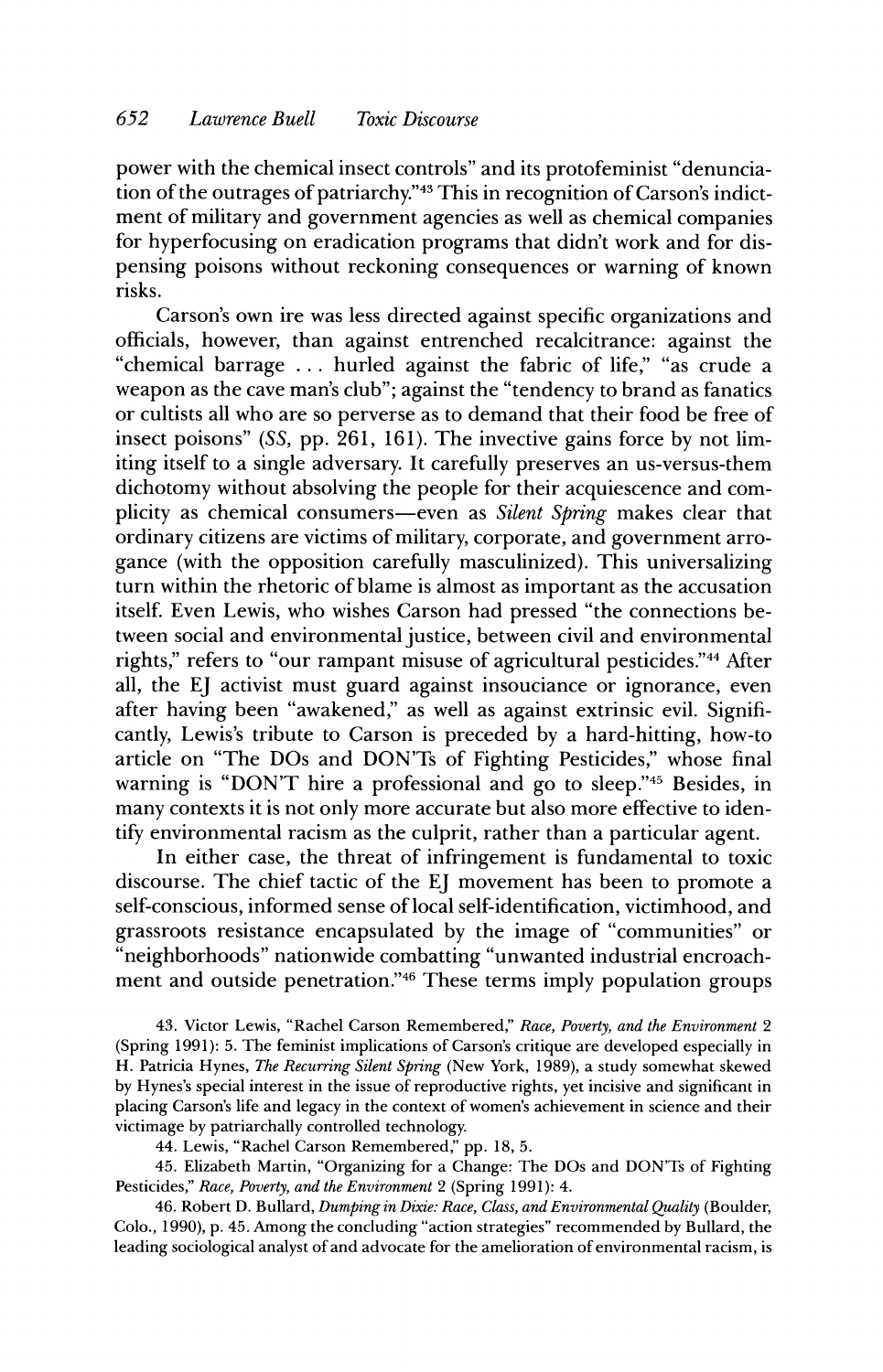**with a common sense of place and social identity disrupted by toxic menace. The image of the holistic settlement can, however, be quite ductile; it can be extended to comprise not only historically self-identified entities like Alsen, Louisiana ("a rural community of black landowners [that evolved into] its present status as a stable, working-class suburban [98.9 percent black] enclave"), but also statistical districts like zip code 90058 in South Central Los Angeles.47 ("The neighborhood is a haven for nonresidential activities. More than eighteen industrial firms in 1989 discharged more than 33 million pounds of waste chemicals in this ZIP code.")48** 

**In short, toxic discourse may invoke a sense of place to call a localized collectivity into being or, if it is already self-consciously there, to raise it to a higher degree of self-consciousness. This politics of elasticity, however, is not at all inconsistent with the sociology of place itself in the contemporary world. As one social geographer puts it, "place refers to the process of social structuration," not to some reified abstraction, a process furthermore that "cannot be understood without reference to the 'outside forces' that help define those places."49 In toxic discourse, the forces are of course the invader whose unwanted attention has marked this locale off as worthy of remark, the EJ activist-facilitator, and the reader whose concern is drawn to this locale as a marked territory. Contestation of what counts as a place is to be expected, then.** 

**The more toxic discourse focuses on specific cases, the more readily toxic discourse montages into gothic.50 When Carson goes to the supermarket, her attention is riveted by the spectacle of "substances of far greater death-dealing power than the medicinal drug for which [one] may be required to sign a 'poison book' in the pharmacy next door.... Within easy reach of a child's exploring hand" are fragile glass containers filled with convulsion-inducing chemicals. "These hazards follow the purchaser right into his home" in the form of such products as kitchen shelf paper "impregnated with insecticide, not merely on one but on both sides" (SS, pp. 157, 158). Today's how-to-do-it detoxification guides are full of similar cautionary tales like the case of "self-employed suburban** 

**the recommendation to "institute 'adopt-a-community' programs at historically black colleges and universities ... around environmental justice and resource allocation areastargeting minority communities threatened by toxics" (p. 115).** 

**<sup>47.</sup> Ibid., p. 65;** 

**<sup>48.</sup> Bullard, "Anatomy of Environmental Racism," in Toxic Struggles, p. 30, elaborating on an article from the San Francisco Examiner describing zip code 90058 as "the 'dirtiest' in the state"; italics mine.** 

**<sup>49.</sup> John A. Agnew, Place and Politics: The Geographical Mediation of State and Society (Boston, 1987), p. 36.** 

**<sup>50.</sup> In U.S. literary history, linkage of gothic representation with public health issues begins with the first novelist of strong claims to major importance, Charles Brockden Brown, in Arthur Mervyn (1798), which includes a grisly portrayal of Philadelphia's 1793 yellow fever epidemic.**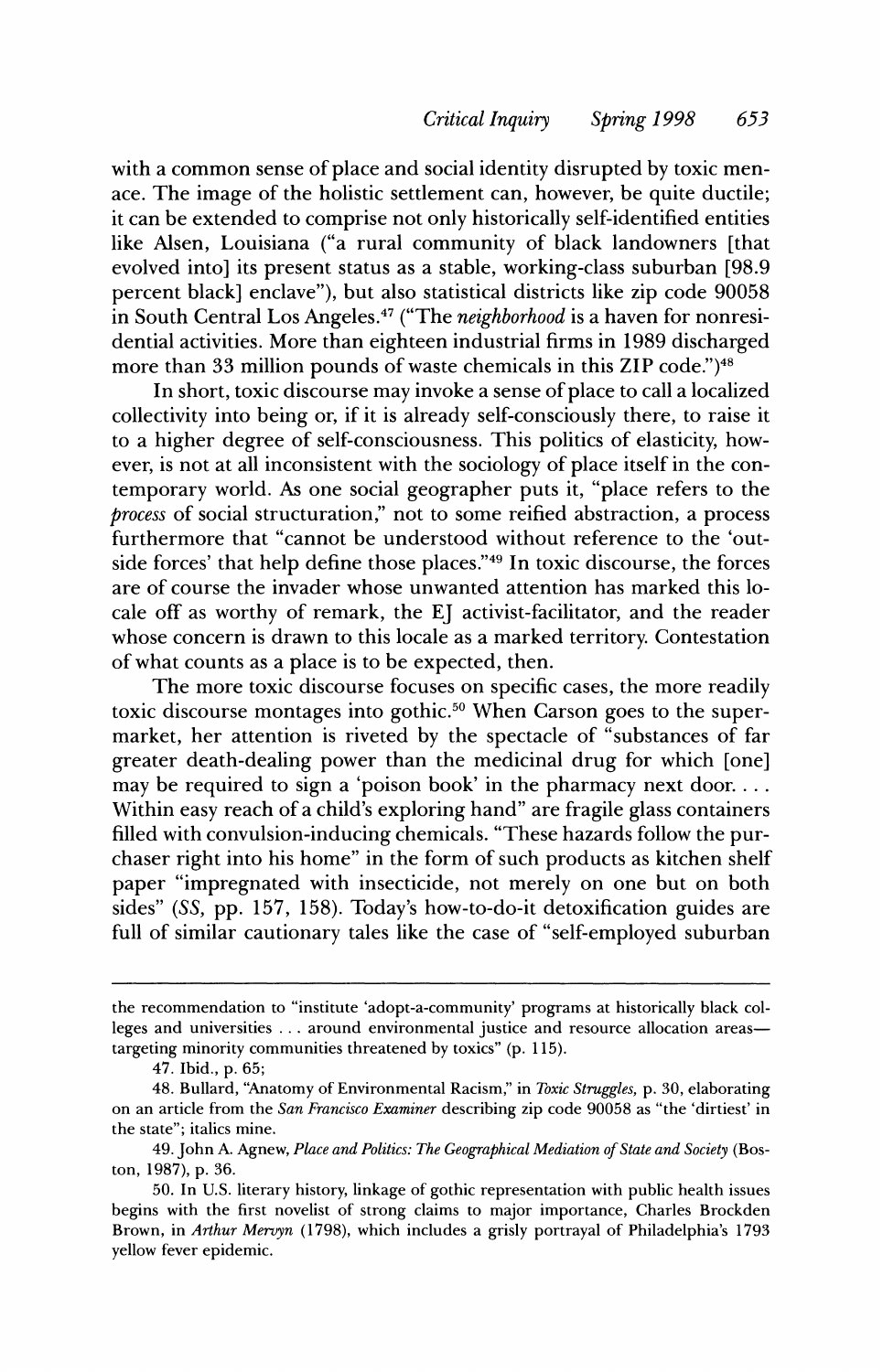**engineer" Eugene Beeman, who "tightened his house to make it more energy efficient" and died of carbon monoxide poisoning as a result, or that of Dana Shrier, who traces her recurring "heart palpitations and joint pains" to "pesticide residues" in her mattress.51** 

**Toxic discourse's gothicism is most lurid when the victim has no choice, as Beeman and Shrier did, at least in principle. Five-year-old Anttwon Suggs's story opens a Los Angeles Times investigative article on the worldwide increase of asthma among children and especially inner-city African Americans. Overcome by a seizure at school, Anttwon gasped for breath and begged his teacher for help, "but she scolded him for misbehaving before she realized he wasn't clowning around." Taken, too late, to the school nurse's office, "panic began to set in" and his "eyes bulged with terror as he fought to draw oxygen through his clogged airways." His hastily summoned mother, "fighting back her own hysteria," tried**  vainly "to calm him as her only son drew his final breath and died,"<sup>52</sup> **trapped in the chambers of the school-dungeon. What this report finds especially shocking is that the incident seems to typify the plight of a**  whole class of juvenile victims whose life narratives unscroll in an endless **series of tragedies in the community, the neighborhood, and the workplace.** 

**As with our previous topoi, here too the precursor forms predate**  early industrialization. Surveying antebellum exposés of "the lower **depths" of New York City, Eric Homberger notes their reliance on "the Virgilian mode": "the guided tour of the underworld" slums that allegorizes them in classico-biblical terms as "'the home of lost souls"' so as to instill shock and compassion in insouciant middle-class readers.53 Herman Melville carried the Virgilian mode to the mill towns of New England ("you stand as within a Dantean gateway" at the threshold of the**  ravine leading to the "Tartarus of Maids"),<sup>54</sup> and Rebecca Harding Davis **carried it to the industrial cities in the hinterland ("take no heed to your**  clean clothes, and come right down with me,—here, into the thickest of the fog and mud and foul effluvia").<sup>55</sup> It remained a staple of journalistic **exposes like Jacob Riis's How the Other Half Lives (1890) and Jack London's The People of the Abyss (1903), of novelistic equivalents like Dickens's Bleak** 

**51. Lynn Lawson, Staying Well in a Toxic World: Understanding Environmental Illness, Multiple Chemical Sensitivities, Chemical Injuries, and Sick Building Syndrome (Chicago, 1993), pp. 82, 151.** 

**52. Maria Cone, "Leaving a Generation Gasping for Breath," Los Angeles Times, 27 Oct. 1996, p. A28.** 

**53. Eric Homberger, Scenes from the Life of a City: Corruption and Conscience in Old New York (New Haven, Conn., 1994), pp. 30, 13.** 

**54. Melville, "The Paradise of Bachelors and the Tartarus of Maids," Piazza Tales and Other Prose Pieces, 1839-1860, ed. Harrison Hayford et al. (Evanston, Ill., 1987), p. 324.** 

**55. Rebecca Harding Davis, "Life in the Iron Mills," in The Norton Anthology of American Literature, 4th ed., ed. Nina Baym et al., 2 vols. (New York, 1994), 1:2488.**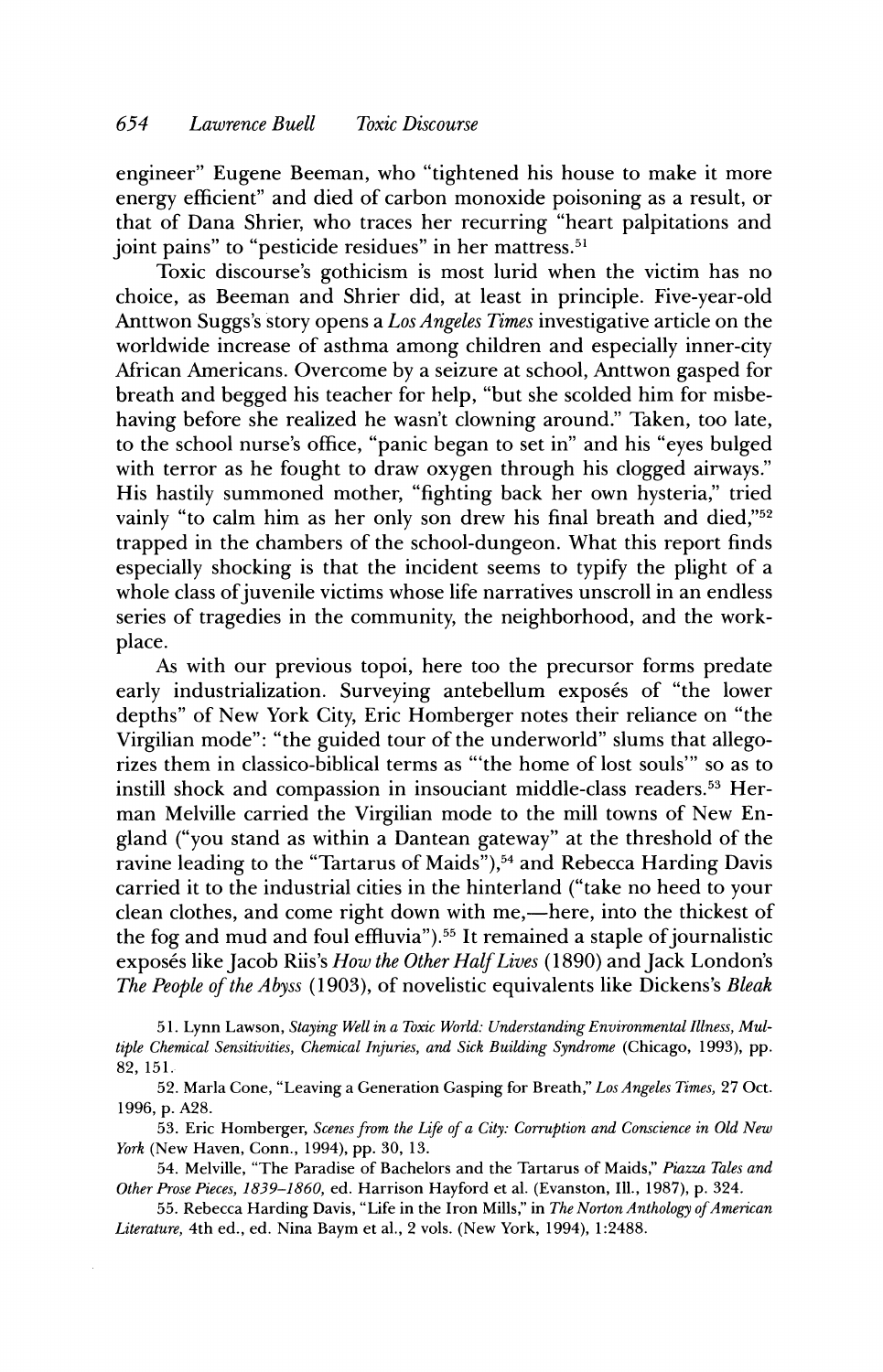House (1853) and Hard Times (1854) and Sinclair's The Jungle, as well as of **the measured analysis of early modern investigative research, such as the**  work of Jane Addams's protégée Alice Hamilton, the foremother of indus**trial toxicology. In her autobiography, Hamilton recalls a bleak January visit to a lead-smelting operation in Joplin, Missouri,** 

**the very dreariest, most hopeless community I had ever seen ... around the village not a tree, only ... the refuse from the concentrating mills which formed huge pyramids of ground rock and wide stretches of fine sand as far as the eye could see. As I looked there came to mind that Old Testament verse: "And the heaven that is over thy head shall be brass, and the earth that is under thee shall be iron."56** 

**Here we also see the Virgilian mode's potential double bind: advocating social regeneration by reinscribing the polarization of saved versus damned, the guide being so much wiser, so much more like us, than the hapless, hardly human victims. Sometimes the condescension is quite deliberate. In the macho adventurer London and in the photographervoyeur Riis, pity can lapse abruptly into contempt. Dickens's humanitarianism and his conviction that the fate of the world's Lady Dedlocks is indissolubly linked to that of the world's starving paupers, keep him from this; yet neither Dickens nor Sinclair will abdicate narrative omniscience, any more than Hamilton will question that the best way to diagnose and remediate the environmental problems in the workplace is cooperation between experts and managers.** 

**Contemporary toxic discourse inherits this ambiguous legacy. Carson relies at every turn on scientific authority. But in Silent Spring the terms of the author-audience relation to the scenes depicted have changed, both parties now being potential if not actual denizens of the toxic Inferno. In contemporary toxic discourse, furthermore, victims are permitted to reverse roles and claim authority. EJ movement journals like Race, Poverty, and the Environment and E contain extensive grassroots affidavits from community representatives along with the corroborating testimony of activist-investigators and scholar-consultants. The insider affidavits make central those moments in Virgilian gothic when-in the**  spirit of the *Inferno* itself—the sufferer briefly achieves agency by becom**ing the guide's guide.** 

**Altogether, the four formations, both in their cultural embeddedness and in their contemporary transposition, promote a unifying culture of toxicity notwithstanding the increasing recognition of the importance of such marks of social difference as race, gender, and class in determining what groups get subjected to what degree of risk. Carson's adoption by** 

**56. Alice Hamilton, Exploring the Dangerous Trades (1943; Boston, 1985), p. 145.**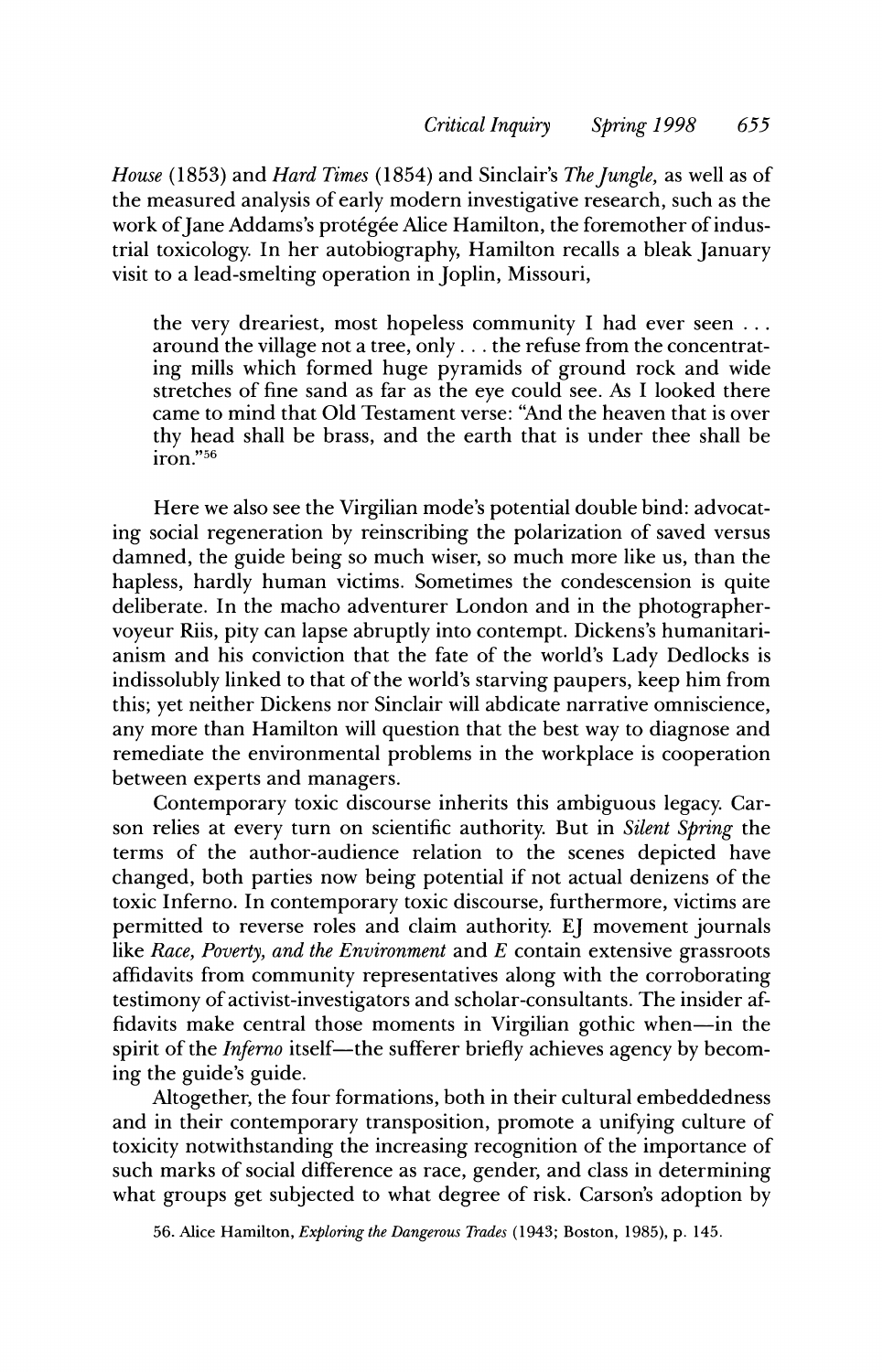**the EJ movement as harbinger, prophet, and foremother is exemplary in that Silent Spring's controlled analytical-satiric tone and documentary circumspection mark it as directed toward a well-educated, middle-class, sub/urban citizenry (originally it was serialized in The New Yorker) by a person of the same background; yet it is also a book whose passionate concern for the possibility of global victimization and whose postpublication ordeal as a vindicated and triumphant martyr of industry-led attack (the pathos of which was intensified by the author's own death from cancer soon after) reidentifies it as a work of "universal" scope speaking from, as well as to and for, the positions of toxic victims in every place or social niche.57** 

#### **3**

**So much by way of anatomy and genealogy. Now let us turn to some broader implications of this Virgilian tour for the understanding of the work of environmental representation, both as textual construct and as critical intervention. One implication, clearly, is that toxic discourse calls for a way of imagining physical environments that fuses a social constructivist with an environmental restorationist perspective. Against ecocriticism's preferred model of an "ecological holism" to which "acts of**  imagination" have the capacity to (re)connect us,<sup>58</sup> toxic discourse holds **that belief in the availability of such a holism by such means is chimerical and socially divisive. Yet it recognizes both the strategic value and the benefit to human and planetary welfare of the ideal of a purified physical environment as a collective goal, thereby recognizing the physical environment's nonreducibility to ideological artifact or socioeconomic counter. Its impetus is both to reinforce the deromanticization of nature and to urge its expansion as an operative category.** 

**On the one hand, physical nature's cultural importance, indeed nature's nature itself, ceases to be located in its promise as past, present, or future sanctuary but rather in its role as humanity's codependent and coconspirator in coping with what Bill McKibben has called the "end of nature," that is, the fact/awareness that the nature one engages must now**  inescapably be—if indeed it has not always already in some sense been **not pristine but "second" (that is, inevitably somewhat modified) nature**  or (in Derek Jarman's less ambiguous phrase) "modern nature": involving

**<sup>57.</sup> The best biographical study of Carson's career, placing special emphasis on her later years and Silent Spring, is still her publisher's memoir, Paul Brooks, The House of Life: Rachel Carson at Work (Boston, 1972). For a chronicle of the controversy that the book provoked in the 1960s, see Frank Graham, Jr., Since "Silent Spring" (Boston, 1970).** 

**<sup>58.</sup> Karl Kroeber, Ecological Literary Criticism: Romantic Imagining and the Biology of the Mind (New York, 1994), pp. 32, 21.**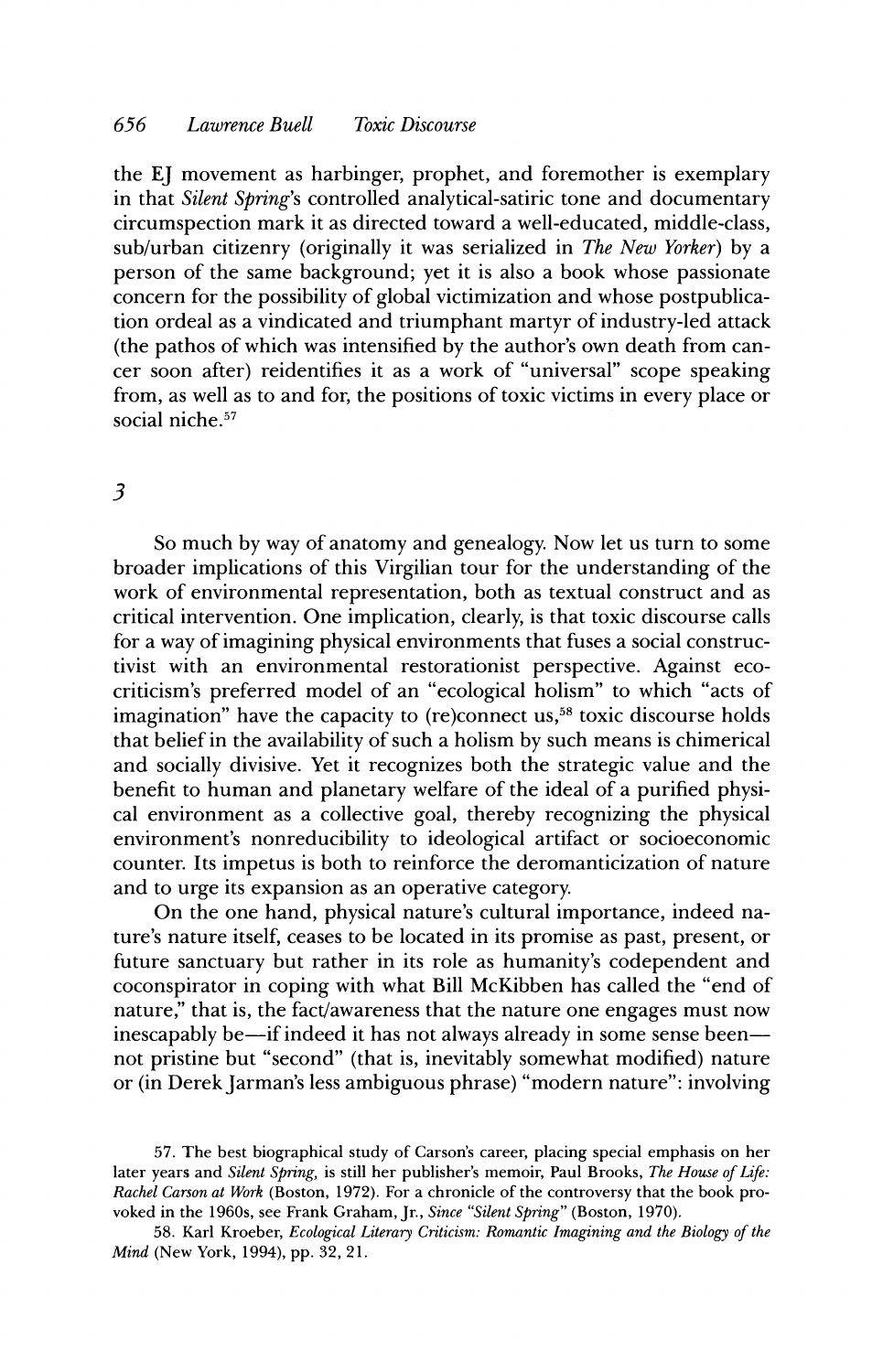**some sort of mutual constitution of the natural and the social.59 However one might wish otherwise, the modern nature that toxic discourse recognizes as the physical environment humans actually inhabit is not a holistic spiritual or biotic economy but a network or networks within which, on the one hand, humans are biotically imbricated (like it or not) and, on the other hand, nature figures as modified (like it or not) by techne. This view is neither preservationist, given its recognition of the impact of human powers and the legitimacy of human needs, nor conservationist, since its goal is not resource management so much as effective symbiosis with the physical environment.** 

**On the other hand, and by the same token, the boundaries of nature or environmental discourse now become much more elastic than formerly conceived. Alexander Wilson declares during the course of a provocative dissection of North American settler culture's dominant assumptions about landscape that "the contemporary ideology of city and country as discrete and exclusive land forms has been destructive" both in its socioeconomic compartmentalization and its impoverishment of the sense of the ecological status and potential of both domains. The resultant stereotypes inhibit recognizing the country's status as a site of production and the city's need for greater ecological self-sufficiency.60 A similar point could be made about the traditional linkage in literary studies of environmental consciousness to outback genres like wilderness romance and "nature writing" rather than with naturalist fiction of the city or urban journalism, even in the face of cases of many border-crossing, environmentally responsive writers like Walt Whitman, Stephen Crane, Jack London, Jean Toomer, and John Steinbeck whose multicontextual range exposes the speciousness of such compartmentalization. Once one begins to entertain toxic discourse as a possible prototype of environmental imagining, however, the compartments begin to break down, so that it makes sense to consider Richard Wright and Charles Dickens as writers with a sense of environmental "ecology" as keen as that of "ruralizing" counterparts like Zora Neale Hurston or Thomas Hardy.** 

**Nowhere is this blurring of standard genre classifications more striking than in contemporary works of "nature writing" written under the** 

**59. See Bill McKibben, The End of Nature (New York, 1989); Michael Pollan, Second**  Nature: A Gardener's Education (New York, 1991); and Derek Jarman, Modern Nature: The Jour**nals of Derek Jarman (London, 1991). McKibben, worried especially about global warming, sees the end of nature in apocalyptic terms as a global tragedy, psychologically and culturally impoverishing as well as biotically threatening. Despite the fact that it records the experience of imminent death from AIDS, in Jarman's journal the human-(modern) nature encounter offers much more significant and uplifting possibilities, partly because its expectations of what that encounter with physical nature ought to mean are less ambitious to begin with.** 

**60. See Alexander Wilson, The Culture of Nature: North American Landscape from Disney to the Exxon "Valdez" (Cambridge, 1992), p. 203.**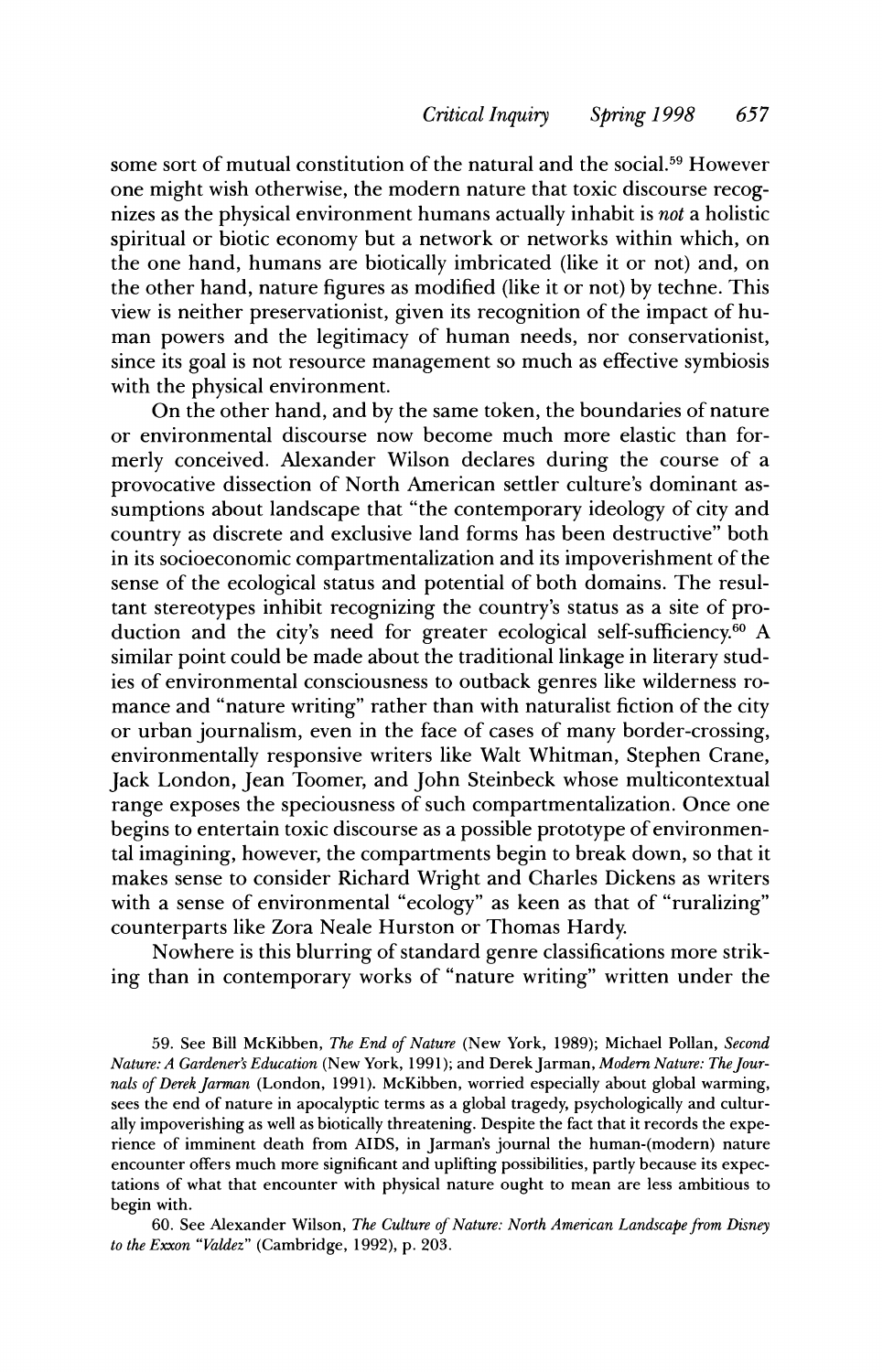**pressure of toxic discourse, like Terry Tempest Williams's Refuge.61 Refuge unfolds a double plot of a Utah wildlife sanctuary endangered by a rise in the Great Salt Lake and of the women in Williams's family permanently maimed by cancer that might have been caused by downwind fallout from a decade of above-ground nuclear tests at Yucca Flats, Nevada. The book culminates with the narrator's realization that her family might have been put at risk unawares by accidentally being too near a particularly dirty explosion in the early 1950s.62** 

**The two fields of Williams's vision-wildlife and family illness-pull with and against each other by turns. Wilderness is both antidote to illness and escape from facing it; the deaths of mother and grandmother are both natural processes and profoundly unnatural; and the way the narrator splits attention between these foci is both therapeutic and symptomatic of the fitful grasp that she and her culture have of the relation between their mind-bodies and the environmental envelope that contains them. This allows Williams both to acknowledge and to resist the desire**  to cordon off the natural from the social—the hazard of traditional pres**ervationist thinking and the state of innocence from which ecopopulist leaders like Lois Gibbs had to awaken before they could understand what was happening to their communities. Refuge becomes metacommentary on pastoralism's wish-fulfilling turn. Like Carson before her, Williams perceives that human communities and physical environment both stand to gain when the impact upon reading audiences of a represented awakening to what is most troublesome about that interdependence begins to approximate the startled awakening of victims of actual contaminated communities themselves, for whom "environment becomes much more important to their understanding of life than it was previously likely to** 

**61. In contemporary fiction, Jane Smiley's A Thousand Acres (1991) does the same with the agrarian novel (for example, Willa Gather's O Pioneers! [1913]), portraying a family poisoned (in all senses) by its success at high-tech farming.** 

**62. Terry Tempest Williams, Refuge: An Unnatural History of Family and Place (New York, 1991) is actually one of a number of recent works by various enterprising writers and artists about law-abiding, God-fearing Mormon villages in southern Utah ravaged by what looks to have been a long history of faulty planning, botched execution, public relations duplicity, bureaucratic intimidation, and government cover-up. See also John G. Fuller, The Day We Bombed Utah (New York, 1984); Philip L. Fradkin, Fallout: An American Nuclear Tragedy (Tucson, Az., 1989); and Carole Gallagher, American Ground Zero: The Secret Nuclear War (Cambridge, Mass., 1993). These works, all cited by Williams herself, are journalistic works (photojournalism in Gallagher's case) strongly judgmental and critical of the AEC. For the other side, see Barton C. Hacker, Elements of Controversy: The Atomic Energy Commission and Radiation Safety in Nuclear Weapons Testing, 1947-1974 (Berkeley, 1994), a work commissioned by a Department of Energy Nevada Operations prime contractor (Reynolds Electrical and Engineering Company). Note that although Hacker absolves officials of conscious wrongdoing, he also concludes that the AEC's "carefully crafted press releases" "sometimes erred" and "rarely if ever revealed all" (p. 278).**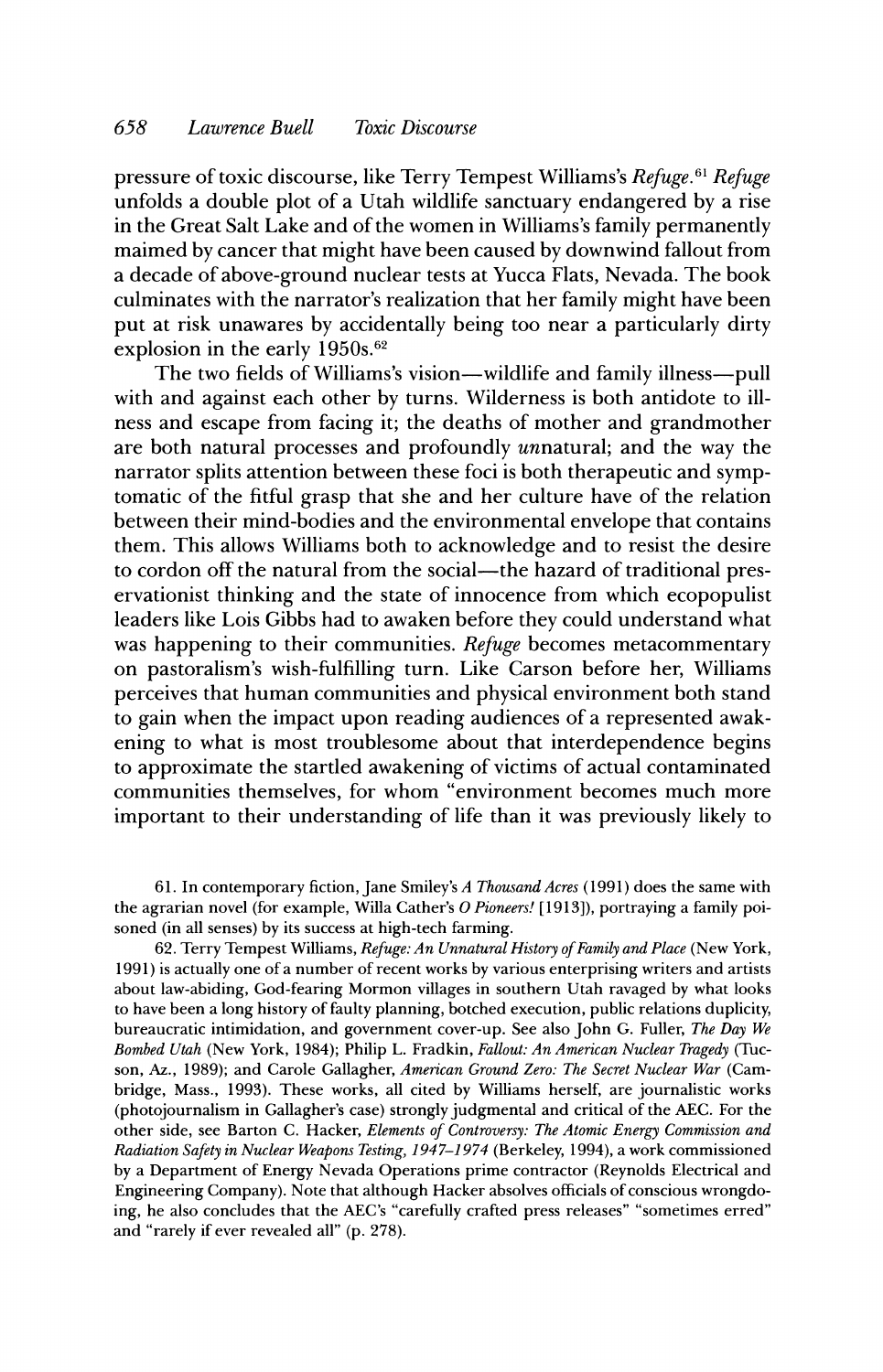**be," and this in turn tends to undermine "their belief in [human] dominion over earth that characterizes the view of Western civilization."63** 

**The emphasis that Refuge places upon the inextricable imbrication of outback with metropolis is not only a significant swerve from the circumscription of focus in standard nature writing but also a reconception of that tradition in the sense that it points to an interdependence that was always there to start with but whose implications were never fully acknowledged. The most canonical of such works in American literary history, Thoreau's Walden, acknowledges frankly at start and close that the writer not only once was but is now "a sojourner in civilized life again";64 and it is from that uneasy hybrid perspective that the ecocentric turn in the book is to be read, as well as the relationship between it and Thoreau's political theory (of civil disobedience), which evolved as the book-which indeed makes reference to his incarceration-was in progress.** 

**Refuge both levels charges and carefully avoids claiming more than it can prove about the source(s) of the family's illnesses. This produces a certain tortuousness in the book that points to a second set of critical issues raised by the discourse of toxicity.** 

**Earlier we noted the importance of moral melodrama to toxic discourse, as well as the totalizing rhetoric with which it sets forth claims of environmental poisoning. Reading it, as Martha Nussbaum writes of the experience of reading Dickens's Hard Times, readers feel "constituted by the novel as judges of a certain sort." Nussbaum readily accepts the legitimacy of this role, convinced that the ability to imagine empathetically the lives of socially marginal people as novelists like Dickens do is an important asset in the crafting of coherent, perceptive legal argument. But what about the question of evidence? Although "the literary judge" may indeed be more apt to wish to read a case "in its full historical and social context," he or she must also reckon with the phenomenon of narratorial bias in the documentary-analytical texture of fiction like Hard Times, not to mention in the oxymoronic multigenre of nonfiction.65 Toxic discourse raises this question with unusual poignancy.** 

**Although what has been said above is meant to imply that toxic discourse rests on anxieties about environmental poisoning for which there is copious historical evidence, it is plainly a discourse of allegation rather than of proof. Its moralism and intensity proceeds in good part precisely from the awareness that its charges have not yet been proven, at least to the satisfaction of the requisite authorities. During two decades of ecopop-**

**64. Henry D. Thoreau, Walden, ed. J. Lyndon Shanley (Princeton, N.J., 1971), p. 3.** 

**65. Martha Nussbaum, Poetic Justice: The Literary Imagination and the Public (Boston, 1995), pp. 83, 115. The case of reference here is Bowers v. Hardwick (1986), in which the U.S. Supreme Court upheld a Georgia antisodomy law against the claim of privacy rights.** 

**<sup>63.</sup> Edelstein, Contaminated Communities, p. 57.**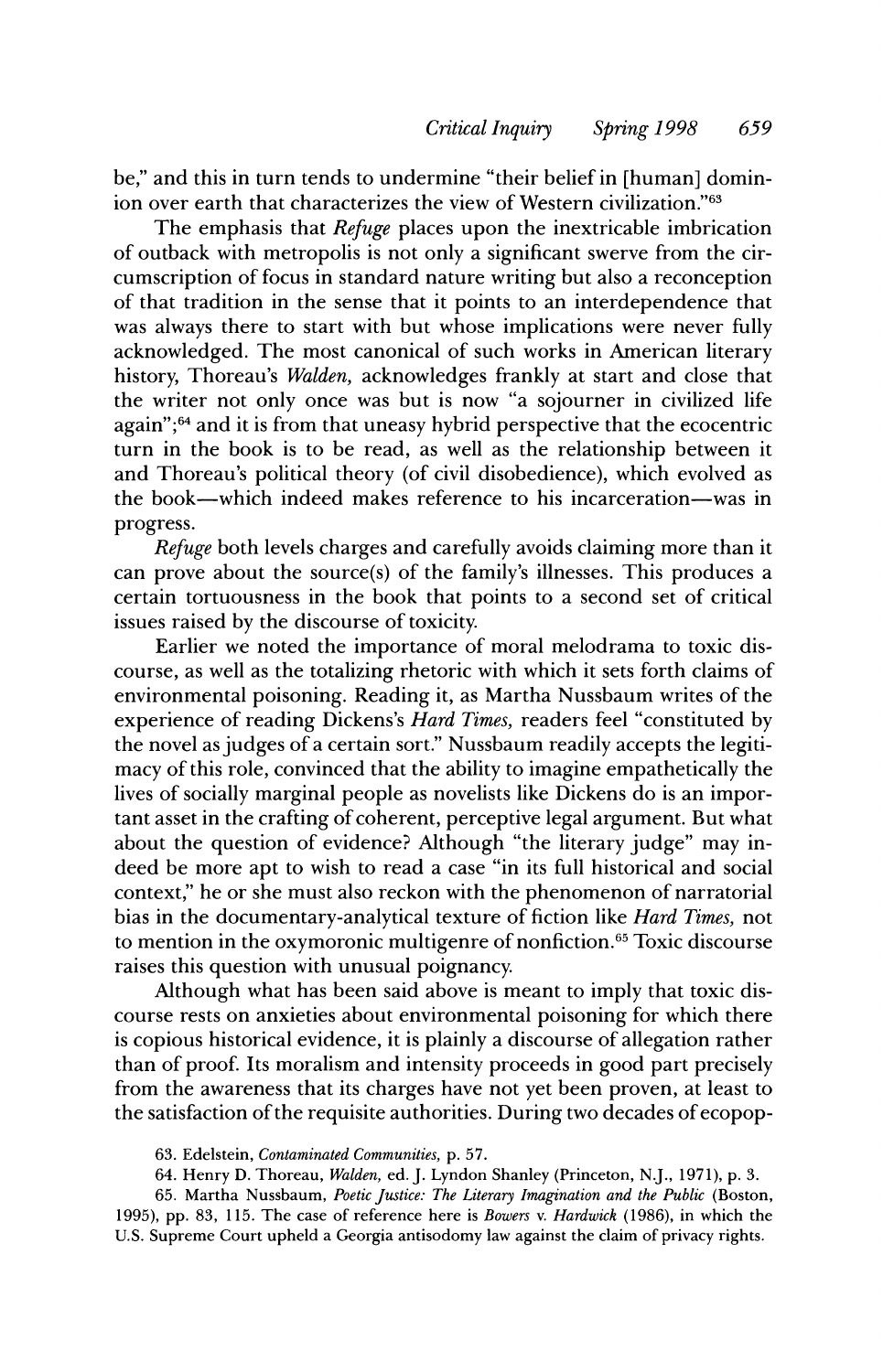**ulism, "almost every claim that a risk is present, almost every attribution of cause, [has been] vigorously contested" (Ec, p. 31).66 It is notoriously hard to demonstrate environmental causation of illness, given the limitation of preexisting research bases, not to mention the multiplicity of possible causal agents. The generation of conclusive scientific data and accompanying regulatory codes is a lengthy and haphazard process;67 and, in any case, as the father of contemporary risk assessment theory acknowledges, "science cannot prove safety, only the degree of existing harm. Thus, new technologies cannot be proven safe before use."68 The problem of reaching even approximate certitude is compounded by the predictable reluctance of allegedly responsible parties to concede error and by the cumbersomeness of the process by which error is legally determined. At Love Canal, "officials [never] agreed that there was a health problem" other than possible hazard to pregnant women and small children (LC, p. 170).69 A suit by families within a leukemia cluster in Woburn, Massachusetts, against W. R. Grace for chemical dumping was settled out of court in 1986 for \$8 million after the judge ordered the case retried on the grounds that the jury, which had voted to convict, did not understand the hydrological evidence.70** 

**This climate of scientific and legal complexity calls toxic discourse into question even in advance 'of its utterance yet, at the same time, argues for both its social importance and its ethical legitimacy. On the one hand, the deliberate pace and methodological probabilism of scientific and legal procedures run counter to the precipitous and absolutist thrust of toxic discourse, leaving self-identified victims of environmental illness** 

**66. Some of the attendant social, scientific, and legal problems are explored from a perspective different from my own in Phantom Risk: Scientific Inference and the Law, ed. Kenneth R. Foster, David E. Bernstein, and Peter W. Huber (Cambridge, Mass., 1993).** 

**67. See David V. Bates, Environmental Health Risks and Public Policy: Decision Making in Free Societies (Seattle, 1994), p. 90.** 

**68. Chauncey Starr, "Risk Management, Assessment, and Acceptability," Risk Analysis 5, no. 2 (1985): 99.** 

**69. This is corroborated by Mazur, Love Canal, which tends to emphasize homeowner overreaction (particularly among residents beyond the "first" or central ring) and the flaws in the "scientific" studies that purported to establish the likelihood of environmentally induced medical problems. Mazur does not deny the possibility of the latter, by any means, but confines himself to the available epidemiological evidence.** 

**70. See Phil Brown and Edwin J. Mikkelsen, No Safe Place: Toxic Waste, Leukemia, and Community Action (Berkeley, 1990), p. 30. Jonathan Harr's A Civil Action (New York, 1995), a narrative reconstruction of the Woburn case, emphasizes the plaintiff's counsel's imminent fear of bankruptcy, judicial strictness, and tenuousness of the evidence as the reasons for the prosecution's acceptance of the out-of-court settlement rather than the confusion of the jury or the ordering of the new trial, which in Harr's account was nothing more than a public gesture orchestrated at the judge's request as part of the settlement arrangement. Whatever may have been the exact chain of events, Harr, like Brown and Mikkelsen, makes amply clear throughout his book the formidable technical and practical difficulties of gathering and interpreting the relevant evidence.**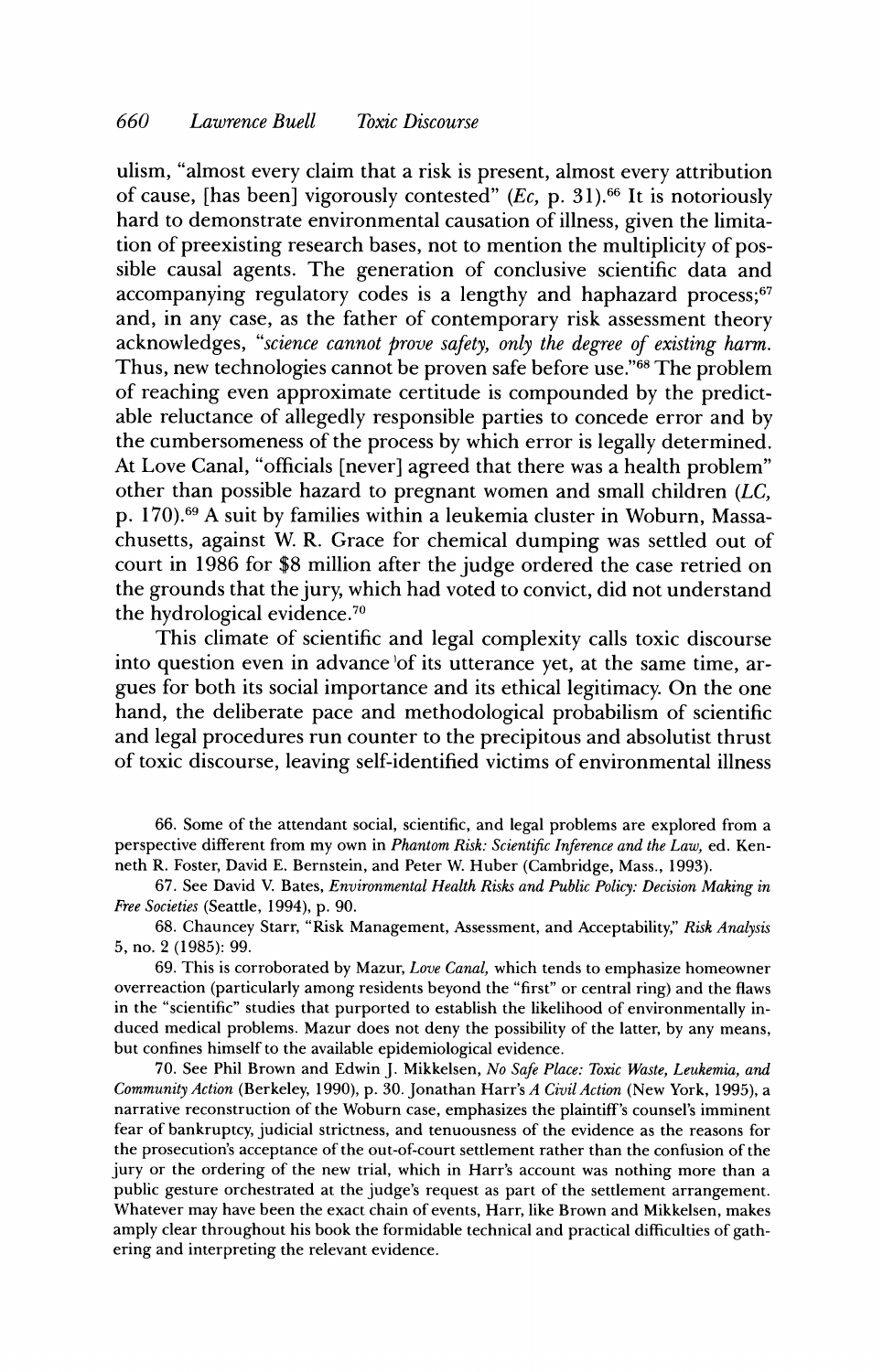**oscillating between implacable outrage and miserable uncertainty. Williams, for instance, concedes that "I cannot prove that my mother ... or my grandmothers . . ., along with my aunts developed cancer from nuclear fallout in Utah. But I can't prove they didn't."71 This sense of frustrated indeterminacy pushes her toward a strategy of hesitant but persistent insinuation. The same holds to an even greater degree for the Hollywood film Safe, which is about an upscale woman from the San Fernando valley with a burgeoning array of what she's increasingly convinced are environmentally induced allergic symptoms dating back to childhood asthma; but the patriarchal family doctor finds nothing wrong with her and prescribes an equally patriarchal psychiatrist. Does her final retreat to a hermetic, igloo-like "safe house" at an exclusive holistic health ranch in the hills above Albuquerque result from physiological vulnerabilities or from social dysfunction? The film insinuates the former by making it the ostensible catalyst, but the film equivocates by suggesting the alternative possibility throughout the narrative.** 

**Yet the very climate of scientific and legal probabilism that makes Williams cautious and makes Safe end ambiguously might seem to demand a rhetoric of unequivocal assertion as counterforce. As Lois Gibbs declared, "I don't see why you need scientific certainty when people's lives and health are at stake" (LC, p. 69). Likewise, the most thorough study of ecopopulism to date defends the reasonableness of flat refusal to accept indeterminate degrees of environmental risk, at least in such cases as hazardous waste deposits; for "the claim that the risks of proper disposal or treatment are known rests on the assumption that permitted facilities operate as advertised, a claim that is not credible in light of the EPA's enforcement record. Given the current state of knowledge and the current state of regulatory enforcement, there is no way to validate claims that the risks are known to be minor or acceptable." On the contrary, "experts have shown that even the best-designed landfills are certain to fail" (Ec, pp. 148, 149). Add to this the risk assessment community's concession that "public acceptance of any risk is more dependent on public confidence in risk management than on the quantitative estimates of risk consequences, probabilities, and magnitudes,"72 and toxic discourse starts to look not only conceptually justifiable but socially indispensable, particularly when the technology in question can be expected to produce what organizational sociologist Charles Perrow calls "normal accidents"; that is, the system's "interactive complexity" and "tight coupling" of sequenced processes are such that** 

**71. Williams, Refuge, p. 286.** 

**72. Starr, "Risk Management, Assessment, and Acceptability," p. 98. For further discussion of the significance of perceived as opposed to "real" risk, see Raphael G. Kasper, "Perceptions of Risk and Their Effects on Decision Making," and Paul Slovic, Baruch Fischhoff, and Sarah Lichtenstein, "Facts and Fears: Understanding Perceived Risk," in Societal Risk Assessment: How Safe Is Safe Enough? ed. Richard C. Schwing and Walter A. Albers, Jr. (New York, 1980), pp. 71-80, 181-214.**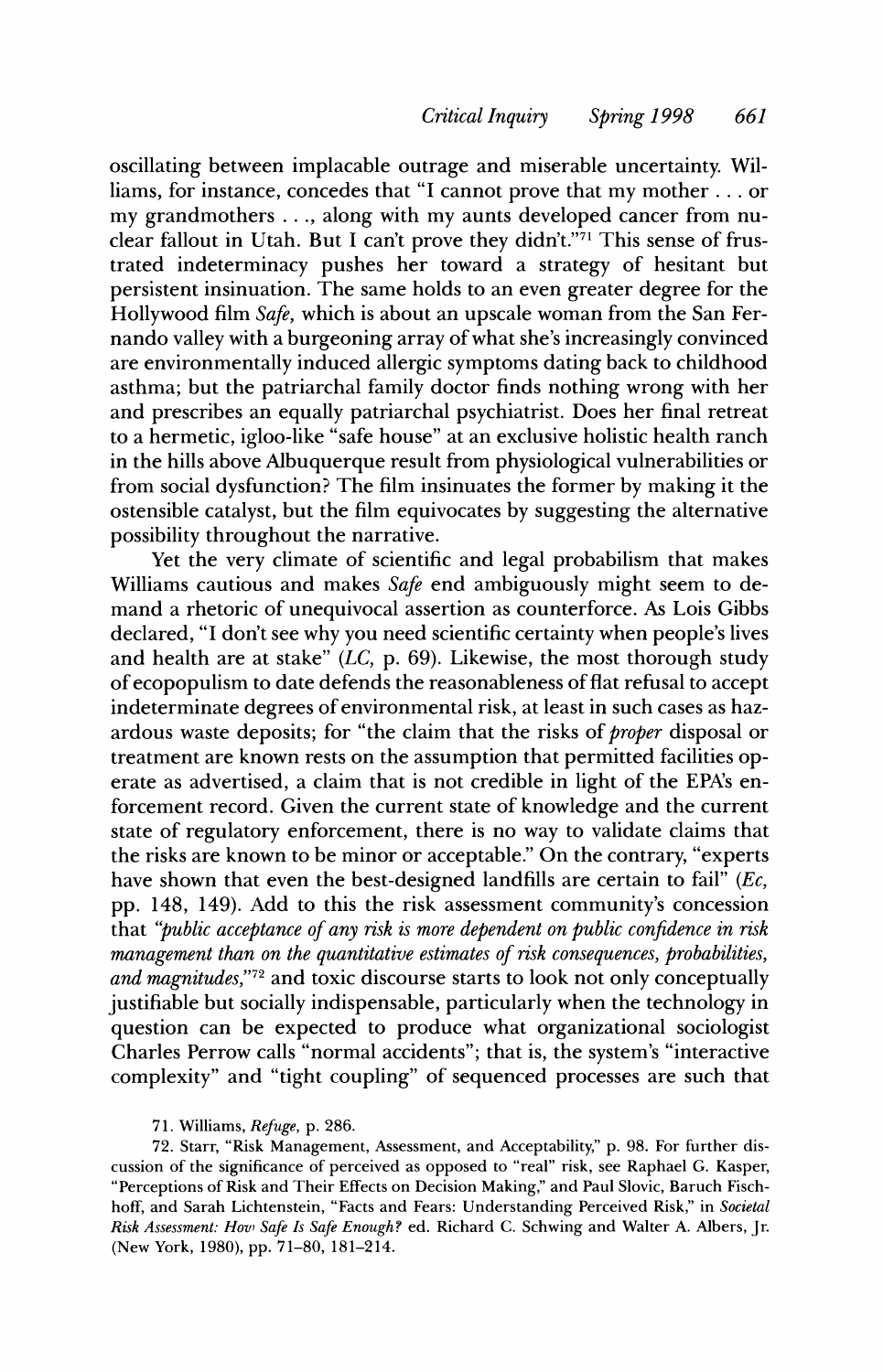**accidents have to be expected in the nature of the case.73 The situation seems all the more worrisome if one accepts the dictum that "no system can maintain itself by means of a point-for-point correlation with its environment, i.e., can summon enough 'requisite variety' to match its environment."74** 

**Thus the shrill apocalypticism of antitoxic advocacy may be defensible not only as a recourse for the disempowered but also as a need made specifically by the culture of expertise of which the academy is a part and which intellectuals propagate. The culture that sustains the procedural rigor that perpetuates the finding of indeterminacy stands accused de facto of perpetually deferring the obligation to do something beyond critical interrogation of the problem. Meanwhile, the more ambiguous representations offered by texts like Refuge and Safe acknowledge the force of toxic anxiety, thus helping ensure that it stays on the public agenda, notwithstanding their self-conflicted wonderment as to whether anxiety might be paranoia.** 

**They thereby also suggest, however, the liability of discourse becoming its own sanctuary. Activists have sometimes worried about this. With the hindsight of two decades of committed social work, Jane Addams berated herself "that in my first view of the horror of East London I should have recalled [Thomas] De Quincey's literary description" in "The English Mail Coach" of a case of absorption in literary meditation rendering the persona incapable of preventing an accident in "real life." Although the recollection of this literary simulacrum of paralysis seems to have been precisely what jolted Addams from armchair malaise, she took it as a form of insular decadence that her mind was even fleetingly held captive by intertextuality "at the very moment of looking down from the top of the omnibus" upon real poverty.75 Though her postpuritan scrupulousness may have been overnice, she was not wrong to worry about this form of entrapment. Toxic discourse may repress, fail to fulfill, or swerve away from itself according to the drag of other formations with which it cross-pollinates. In the powerful middle section of Don DeLillo's novel White Noise (1985), for example, the protagonist's life becomes transformed when he is exposed to a lethal dose of what local authorities eu-**

**73. Charles Perrow, Normal Accidents: Living with High-Risk Technologies (New York, 1984), p. 4. After a lengthy critique of the assumptions and practices of the discipline of risk assessment, Perrow concludes that "a technology that raises even unreasonable, mistaken fears is to be avoided because unreasonable fears are nevertheless real fears. A technology that produces confusion, deception, uncertainty, and incomprehensible events (as the [Three Mile Island] crisis did) is to be avoided.... A worker's death is not the only measure of dread; the absence of death is not the only criterion of social benefit" (p. 323).** 

**74. Niklas Luhmann, Ecological Communication, trans. John Bednarz, Jr. (Chicago, 1989), p. 11. In his persona as systems theorist, interestingly, Luhmann himself seems to regard this prospect with complete equanimity.** 

**75. Jane Addams, Twenty Years at Hull-House, with Autobiographical Notes, ed. James Hurt (1910; Urbana, Ill., 1990), pp. 43, 41.**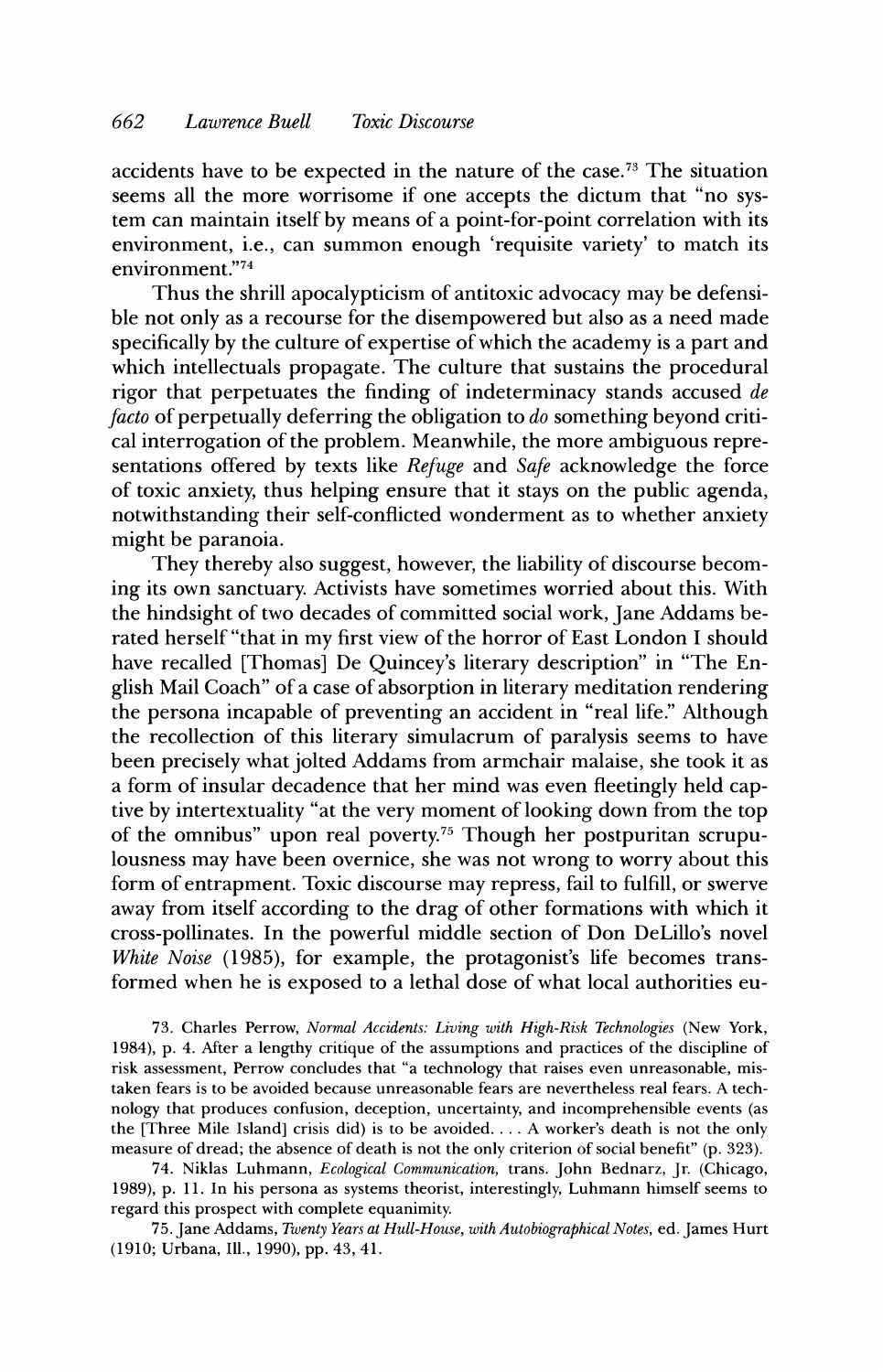**phemistically call "the airborne toxic event," a spectacular accident that traumatizes the community. The incident destroys the complacency with which he initially brushes off the explosion, assuring his family that "'these things happen to poor people who live in exposed areas. Society is set up in such a way that it's the poor and the uneducated who suffer the main impact of natural and man-made disasters."'76 For a while the novel seems to have crystallized around this awakening. But in the long run ecocatastrophe is invoked only to be reduced to the status of catalyst for the unfolding of the deeply banal inner life of this professor of "Hitler Studies" at a lackluster hinterland university, and the irony of his and his wife's chronic, narcissistic death-obsessions, which are longstanding and only fortuitously linked to the precipitating event. The traditional protocols of protagonist-centered fiction prevent ecodiscourse from becoming much more than a plot function and symbolic character marker, significant in the long run chiefly as a symbolic reminiscence of the Holocaust that Professor Gladney's way of defining his field has until now repressed.** 

**The turn toward recontainment of toxic event as symbol here raises the same question asked by Susan Sontag in another context: Is there something inherently problematic about converting pestilence into metaphor?77 My metaphor elides, derealizes, somebody else's pain. DeLillo starts to look eerily like the rich suburbanite in Safe, moving about from one place of privilege to another. Her awakening to toxicity has the effect of sealing her off more tightly from ordinary people than she was in her villajust as rich nuclear alarmists of the 1950s built opulent bomb shelters that they stocked with gourmet provender. Is White Noise's recontainment of a toxic event (not to mention the Holocaust) within the more familiar and comfortable frame of Professor Gladney's postexistentialist psychodrama comparable to this?78** 

**For at least two reasons, one might not want to go so far. First, even relegation to subsidiary metaphor status is something rather than nothing. Once imaged, the event cannot be retracted. There is considerable warrant for believing that even dead metaphors (for example, a black-**

**77. See Susan Sontag, Illness as Metaphor (New York, 1978) and AIDS and Its Metaphors (New York, 1989). Ironically, considering the present subject, one of Sontag's targets is the assumption of environmental causation of illness, which she opposes both questionably as bad science and more cogently as a possible slippery slope toward the depersonalization of the sufferer into a symptom of cultural pathology (for example, this or that despised social group as a "cancer" on society). Pressing in this direction, however, keeps her analysis from anticipating what is potentially problematic about the opposite pitfall, to which protagonistcentered novels are generically susceptible: privileging individual suffering to the elision of contextual ground.** 

**78. The ethics of representation in post-Carson toxic discourse itself might of course be questioned on this same count, insofar as the Holocaust is appropriated metaphorically in such formulations as "environmental holocaust."** 

**<sup>76.</sup> Don DeLillo, White Noise (New York, 1985), pp. 117, 114.**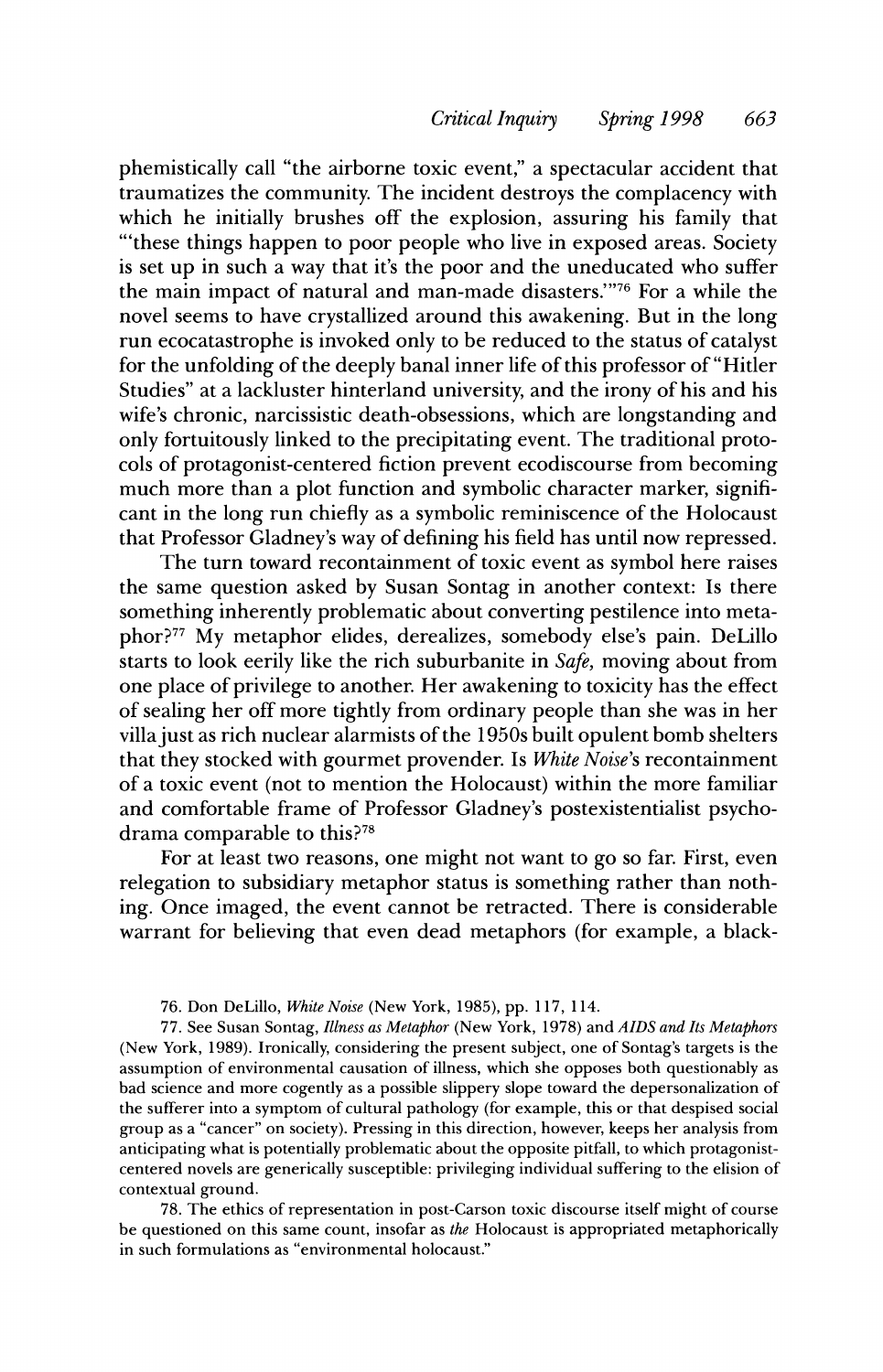**and-white situation) shape or at least reinforce cultural values.79 Second, metaphorization in this instance is probably better understood as partial realization than as a desire to repress. The case is hardly equivalent to the rhetoric of calculated military euphemization analyzed by Elaine Scarry.80 In the mid-1980s, toxicity was still only starting to assert itself as a personal reality for the mythical average American. Love Canal and Superfund were but a few years old. Whatever his or her other motives, a novelist of middle-class manners would have had to contend with the embedded sense of distance between the stuff of headline news about toxic events and the predictable but only apparent stability and safety of bourgeois life in middle-class American towns and suburbs.** 

**The metaphorization of waste is an instructive analogue case. For Wallace Stevens, a dump was a symbolic location, merely: a repository of used-up images. Thomas Pynchon made W.A.S.T.E. a symbol of another**  sort: of the subversiveness of the Tristero.<sup>81</sup> Even for a creative writer of **much more ecocentric persuasion, the impulse still runs strong to recycle waste as metaphor, as in A. R. Ammons's 1993 National Book Awardwinning poem Garbage. "Garbage has to be the poem of our time," the speaker insists: but why? Because "garbage is spiritual," a symbol for the age: a multivalent symbol, indeed, connoting among other things Stevens's old metaphor of shopworn creativity. Much more resolutely than Stevens, Ammons remains continuously aware of garbage's materiality, of its toxification of the planet, and of the human body in its terminal states of materiality. The title image remains as much a threshold, a stimulus to poetic play, as a socioenvironmental referent. The poem engages environmental concerns, but only as one among many concerns. In the process, though, it wryly ironizes its own bystander status ("I don't know anything much about garbage / dumps: I mean, I've never climbed one"); it strives to "ecologize" Stevens's trope by insisting on garbage's reuse (poetry "reaches down into the dead pit / and cool oil of stale recognition and**  words and / brings up hauls of stringy gook which it arrays / with light **and strings with shiny syllables"); and its seriocomic metamorphics alter-**

**79. The strongest version of this argument is set forth in George Lakoff and Mark Johnson, Metaphors We Live By (Chicago, 1980). Naomi Quinn argues instead that "metaphors, far from constituting understanding, are ordinarily selected to fit a preexisting and culturally shared model," though "they may well help the reasoner to follow out entailments of the preexisting cultural model" (Naomi Quinn, "The Cultural Basis of Metaphor," Beyond Metaphor: The Theory of Tropes in Anthropology, ed. James W. Fernandez [Stanford, Calif., 1991], p. 60).** 

**80. See Elaine Scarry, The Body in Pain: The Making and Unmaking of the World (New York, 1985), esp. pp. 60-91.** 

**81. See Wallace Stevens, "The Man on the Dump," The Palm at the End of the Mind: Selected Poems and Plays, ed. Holly Stevens (New York, 1972), pp. 163-64, and Thomas Pynchon, The Crying of Lot 49 (1966). Michael Harper's "Landfill" manages a more literal dump, but with strong symbolic overtones; see Michael S. Harper, "Landfill," Images of Kin: New and Selected Poems (Urbana, Ill., 1977), p. 41.**